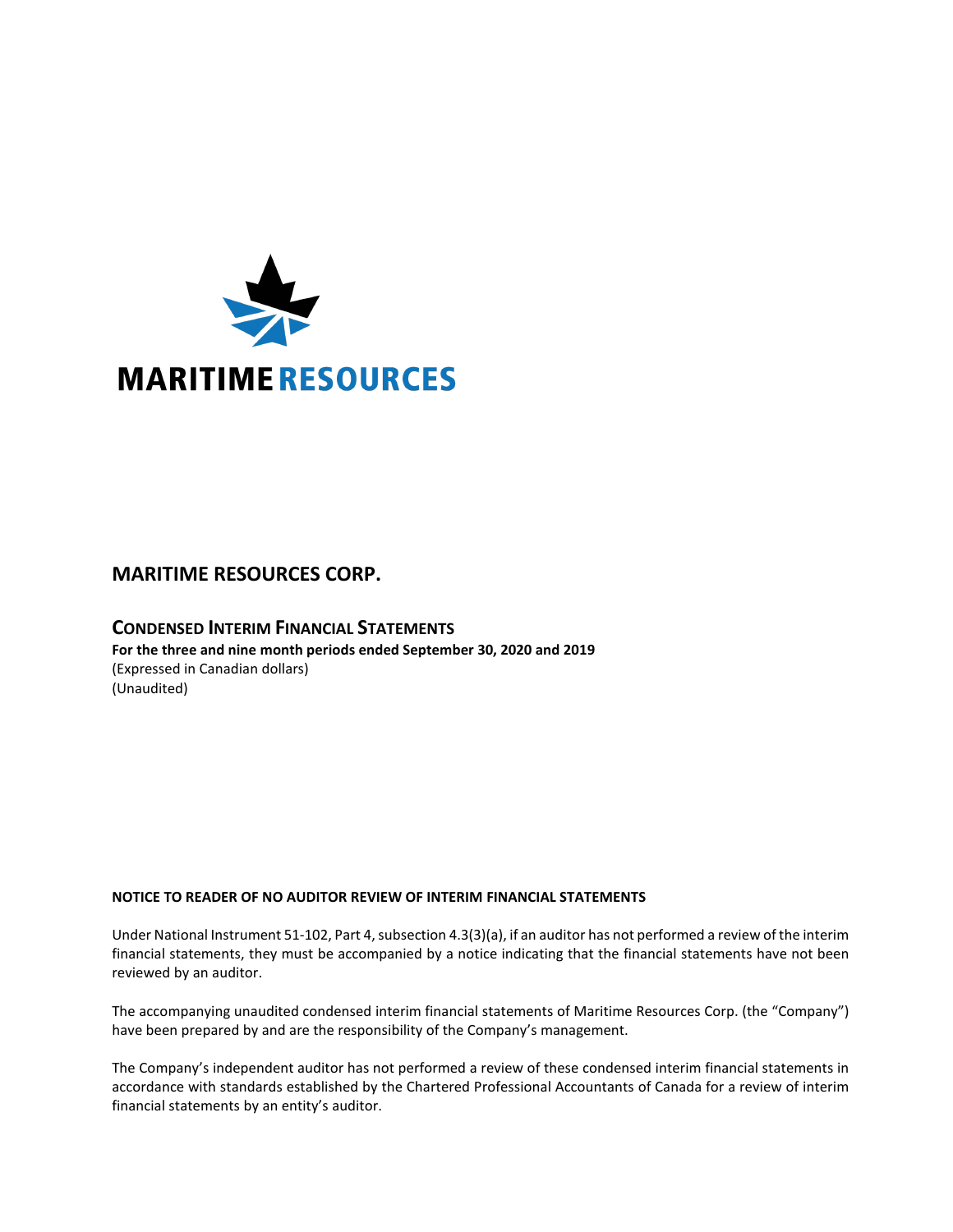

# **CONDENSED INTERIM STATEMENTS OF FINANCIAL POSITION**

|                                                                    |             | September 30   | December 31 |
|--------------------------------------------------------------------|-------------|----------------|-------------|
| As at<br>(Unaudited - Prepared by Management, in Canadian dollars) | <b>Note</b> | 2020<br>\$     | 2019<br>\$  |
|                                                                    |             |                |             |
| <b>ASSETS</b>                                                      |             |                |             |
| <b>Current</b>                                                     |             |                |             |
| Cash                                                               | 4           | 8,738,825      | 1,827,157   |
| Receivables                                                        | 5           | 331,031        | 161,546     |
| Prepaid expenses and deposits                                      | 6           | 143,962        | 120,199     |
|                                                                    |             | 9,213,818      | 2,108,902   |
|                                                                    |             |                |             |
| <b>Property and equipment</b>                                      | 7           | 18,609         | 41,159      |
| <b>Exploration and evaluation assets</b>                           | 8           | 16,282,695     | 11,926,382  |
| <b>Total Assets</b>                                                |             | 25,515,122     | 14,076,443  |
| LIABILITIES AND SHAREHOLDERS' EQUITY                               |             |                |             |
| <b>Current liabilities</b>                                         |             |                |             |
| Accounts payable and accrued liabilities                           | 9,12        | 1,458,868      | 453,070     |
| Lease liability                                                    | 10          |                | 10,362      |
| Flow-through premium liability                                     | 11          | 550,000        | 47,599      |
| <b>Total Liabilities</b>                                           |             | 2,008,868      | 511,031     |
| <b>Shareholders' equity</b>                                        |             |                |             |
| Share capital                                                      | 11          | 31,325,301     | 20,568,204  |
| Reserves                                                           | 11          | 2,919,703      | 2,306,044   |
| Royalty reserve                                                    | 11          | 210,700        | 210,700     |
| Deficit                                                            |             | (10, 949, 450) | (9,519,536) |
| <b>Total Shareholders' Equity</b>                                  |             | 23,506,254     | 13,565,412  |
| <b>Total Liabilities and Shareholders' Equity</b>                  |             | 25,515,122     | 14,076,443  |
|                                                                    |             |                |             |

Nature of operations and going concern (Note 1).

*Approved and authorized on behalf of the Board of Directors:*

Chairman Director

*"John P. Hayes" "Mark N.J. Ashcroft"*

*The accompanying notes are an integral part of these condensed interim financial statements.*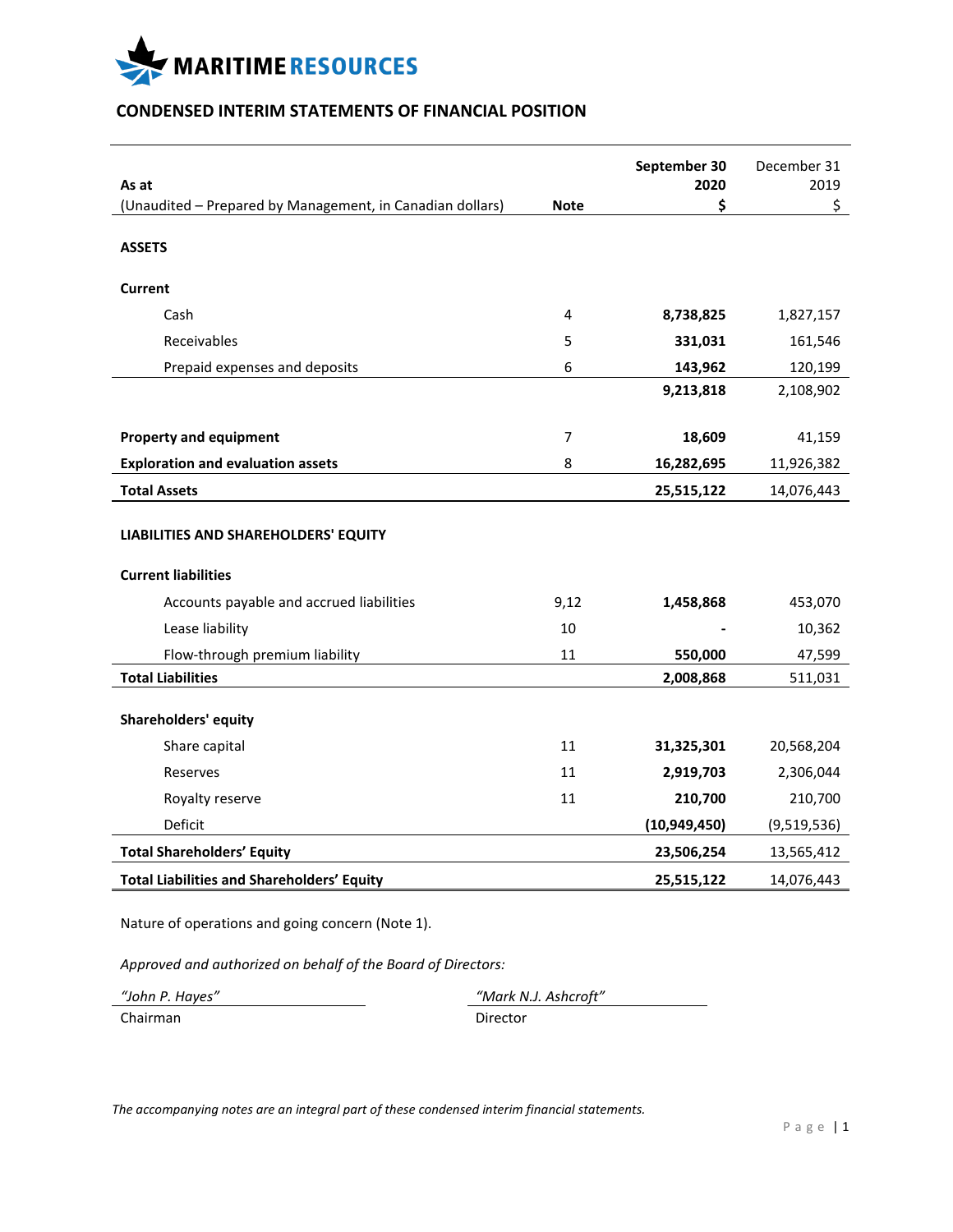

# **CONDENSED INTERIM STATEMENTS OF LOSS AND COMPREHENSIVE LOSS**

| (Unaudited - Prepared by management,                    |             | <b>Three Month</b><br><b>Period Ended</b><br>September 30<br>2020 | Three Month<br>Period Ended<br>September 30<br>2019 | <b>Nine Month</b><br><b>Period Ended</b><br>September 30<br>2020 | Nine Month<br>Period Ended<br>September 30<br>2019 |
|---------------------------------------------------------|-------------|-------------------------------------------------------------------|-----------------------------------------------------|------------------------------------------------------------------|----------------------------------------------------|
| in Canadian dollars)                                    | <b>Note</b> | \$                                                                | \$                                                  | \$                                                               | \$                                                 |
| <b>EXPENSES</b>                                         |             |                                                                   |                                                     |                                                                  |                                                    |
| Salaries and benefits                                   | 12          | 180,894                                                           | 140,728                                             | 492,680                                                          | 372,362                                            |
| Severance                                               | 12          |                                                                   | 108,000                                             |                                                                  | 992,497                                            |
| Administration                                          | 12          | 40,550                                                            | 42,426                                              | 131,892                                                          | 194,809                                            |
| <b>Business development</b>                             |             |                                                                   |                                                     | 200,000                                                          |                                                    |
| Consulting                                              | 12          | 8,550                                                             |                                                     | 11,410                                                           | 28,000                                             |
| Professional fees                                       |             | 62,090                                                            | 13,425                                              | 83,747                                                           | 60,849                                             |
| Directors' fees and expenses                            | 12          | 19,925                                                            | 19,981                                              | 59,853                                                           | 57,574                                             |
| Investor relations and promotion                        |             | 63,379                                                            | 106,012                                             | 207,996                                                          | 151,282                                            |
| Share based payment                                     |             | 100,931                                                           | 6,523                                               | 463,963                                                          | 327,011                                            |
| Depreciation                                            | 7           | 2,538                                                             | 3,814                                               | 22,550                                                           | 46,502                                             |
| Interest expense on lease liability                     | 10          |                                                                   | (750)                                               | 138                                                              | 2,834                                              |
|                                                         |             | (478, 857)                                                        | (440,159)                                           | (1,674,229)                                                      | (2,233,720)                                        |
| Interest income<br>Recognition of flow-through          |             | 6,405                                                             | 25,641                                              | 16,532                                                           | 54,090                                             |
| premium liability                                       | 11          | 140,749                                                           | 211,006                                             | 217,014                                                          | 355,551                                            |
|                                                         |             | 147,154                                                           | 236,647                                             | 233,546                                                          | 409,641                                            |
| Loss and comprehensive loss for the period              |             | (331,703)                                                         | (203, 512)                                          | (1,440,683)                                                      | (1,824,079)                                        |
| Basic and diluted loss per common share                 |             | 0.00                                                              | 0.00                                                | (0.01)                                                           | (0.01)                                             |
| Weighted average number of<br>common shares outstanding |             | 270,840,570                                                       | 189,121,121                                         | 226,856,271                                                      | 167,727,785                                        |

*The accompanying notes are an integral part of these condensed interim financial statements.*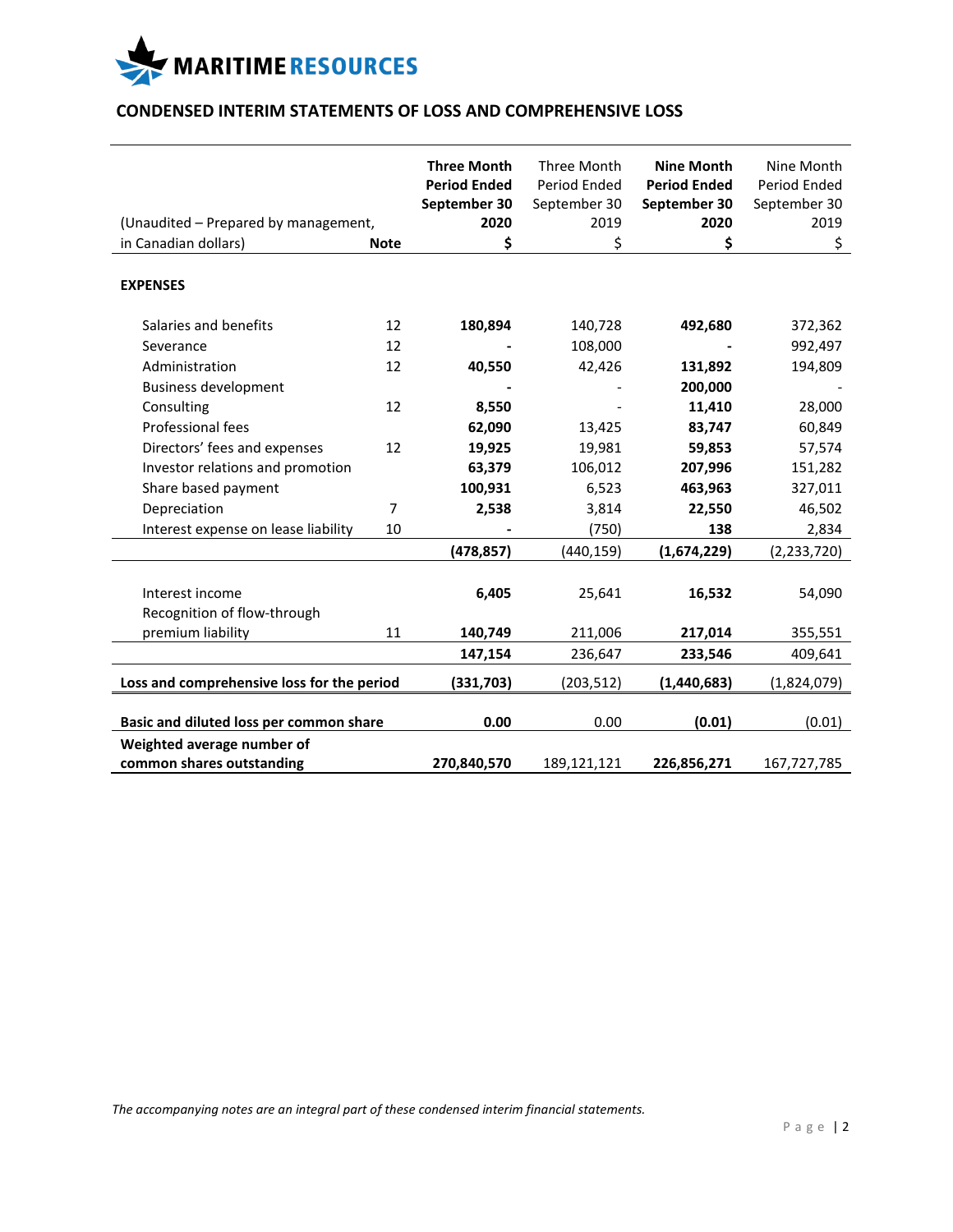

# **CONDENSED INTERIM STATEMENTS OF CHANGES IN SHAREHOLDERS' EQUITY**

|                                                           |               | Share      |                 | Royalty |                |             |
|-----------------------------------------------------------|---------------|------------|-----------------|---------|----------------|-------------|
|                                                           | <b>Shares</b> | capital    | <b>Reserves</b> | reserve | <b>Deficit</b> | Total       |
| (Unaudited - Prepared by Management, in Canadian dollars) | #             | \$         | \$              | Ś       | \$             | \$          |
| Balance, December 31, 2018                                | 131,953,807   | 15,063,535 | 2,278,901       | 210,700 | (7,616,293)    | 9,936,843   |
| Issued for private placements (Note 11)                   | 56,896,662    | 6,092,499  |                 |         |                | 6,092,499   |
| Share issuance costs (Note 11)                            |               | (468, 161) |                 |         |                | (468, 161)  |
| Finders' warrants (Note 11)                               |               | (126, 562) | 126,562         |         |                |             |
| Flow-through premium liability (Note 11)                  |               | (402, 833) |                 |         |                | (402, 833)  |
| Issued for mineral properties (Note 8,11)                 | 700,000       | 61,500     |                 |         |                | 61,500      |
| Warrant expiry (Note 11)                                  |               | 327,476    | (327, 476)      |         |                |             |
| Share-based payments (Note 11)                            |               |            | 327,011         |         |                | 327,011     |
| Reserves transferred on expired options (Note 11)         |               |            | (93, 043)       |         | 93,043         |             |
| Loss for the period                                       |               |            |                 |         | (1,824,079)    | (1,824,079) |
| Balance, September 30, 2019                               | 189,550,469   | 20,547,454 | 2,311,955       | 210,700 | (9,347,329)    | 13,722,780  |
| Issued for mineral properties (Note 8,11)                 | 275,000       | 20,750     |                 |         |                | 20,750      |
| Share-based payments (Note 11)                            |               |            | 3,337           |         |                | 3,337       |
| Reserves transferred on expired options (Note 11)         |               |            | (9, 248)        |         | 9,248          |             |
| Loss for the period                                       |               |            |                 |         | (181, 455)     | (181, 455)  |
| Balance, December 31, 2019                                | 189,825,469   | 20,568,204 | 2,306,044       | 210,700 | (9,519,536)    | 13,565,412  |
| Issued for private placements (Note 11)                   | 109,877,292   | 12,205,133 |                 |         |                | 12,205,133  |
| Issued for warrant exercises (Note 11)                    | 1,642,062     | 256,021    | (57, 641)       |         |                | 198,380     |
| Issued for Stock Option exercises (Note 11)               | 425,000       | 72,859     | (30, 359)       |         |                | 42,500      |
| Share issuance costs (Note 11)                            |               | (981, 554) |                 |         |                | (981, 554)  |
| Finders' warrants (Note 11)                               |               | (275, 280) | 275,280         |         |                |             |
| Finders' shares (Note 11)                                 | 666,864       | 60,018     |                 |         |                | 60,018      |
| Flow-through premium liability (Note 11)                  |               | (719, 415) |                 |         |                | (719, 415)  |
| Issued for mineral properties (Note 8,11)                 | 1,000,000     | 112,500    |                 |         |                | 112,500     |
| Warrant expiry (Note 11)                                  |               | 26,815     | (26, 815)       |         |                |             |
| Share-based payments (Note 11)                            |               |            | 463,963         |         |                | 463,963     |
| Reserves transferred on expired options (Note 11)         |               |            | (10, 769)       |         | 10,769         |             |
| Loss for the period                                       |               |            |                 |         | (1,440,683)    | (1,440,683) |
| Balance, September 30, 2020                               | 303,436,687   | 31,325,301 | 2,919,703       | 210,700 | (10,949,450)   | 23,506,254  |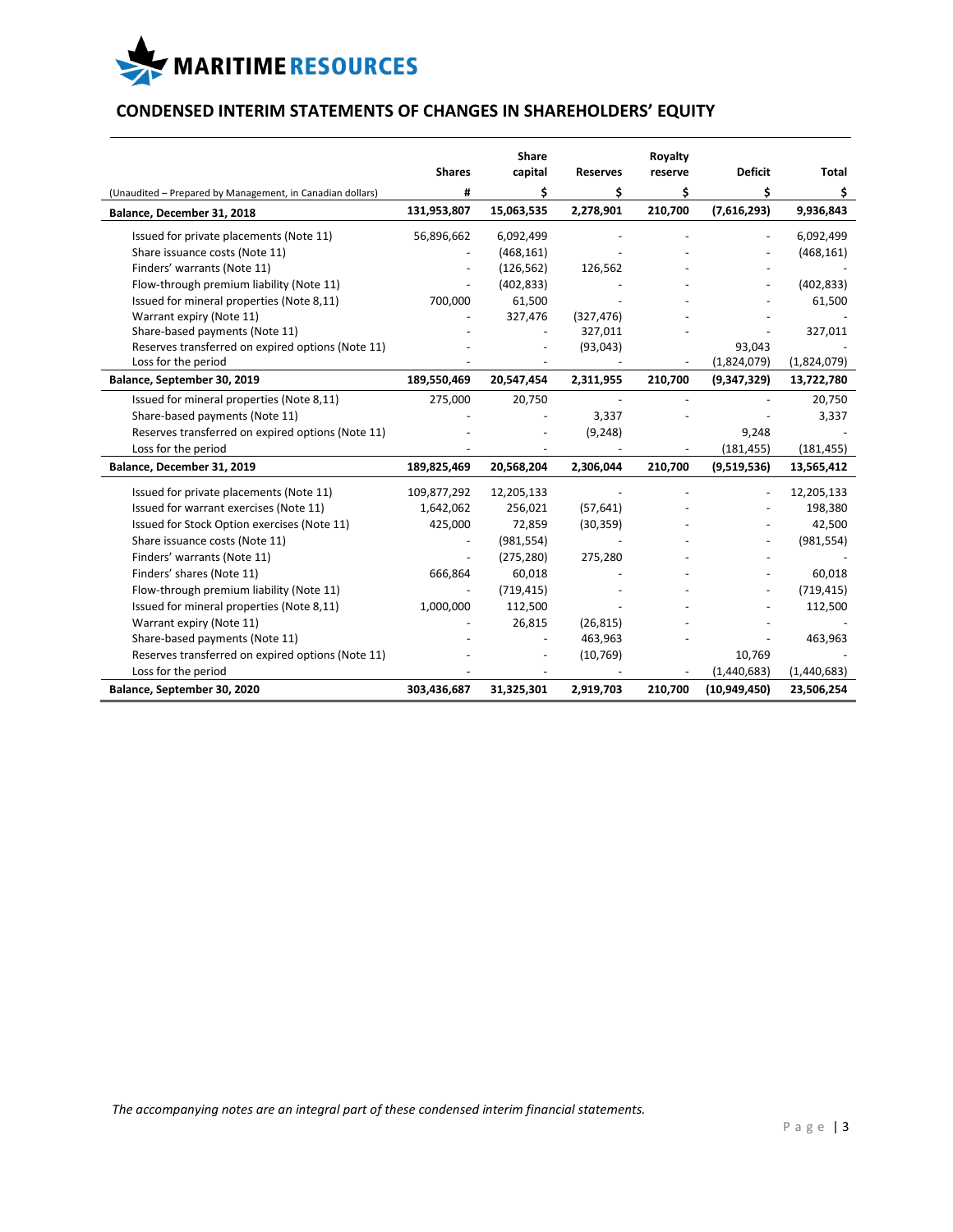

# **CONDENSED INTERIM STATEMENTS OF CASH FLOWS**

| For the nine month periods ended September 30                          | 2020<br>\$    | 2019        |
|------------------------------------------------------------------------|---------------|-------------|
| (Unaudited - Prepared by Management, in Canadian dollars)              |               | \$          |
| Cash flows from operating activities                                   |               |             |
| Loss for the period                                                    | (1,440,683)   | (1,824,079) |
| Items not involving cash:                                              |               |             |
| Share-based payment                                                    | 463,963       | 327,011     |
| Depreciation                                                           | 22,550        | 46,502      |
| Flow-through premium recovery                                          | (217, 014)    | (355, 551)  |
| Changes in non-cash working capital items:                             |               |             |
| (Increase) decrease in receivables                                     | (161, 490)    | (285, 558)  |
| (Increase) decrease in accrued interest receivable                     | (7, 995)      | (33, 329)   |
| (Increase) decrease in prepaid expenses                                | (23, 763)     | (77, 286)   |
| Increase (decrease) in accounts payable                                |               |             |
| and accrued liabilities                                                | 155,164       | 673,103     |
| Net cash provided by (used in) operating activities                    | (1, 209, 268) | (1,529,187) |
|                                                                        |               |             |
| Cash flows from investing activities                                   |               |             |
| Exploration and evaluation expenditures                                | (3,475,979)   | (2,990,791) |
| Recoveries and grant                                                   | 82,800        | 65,250      |
| Property and equipment expenditures                                    |               | (30, 451)   |
| Net cash provided by (used in) investing activities                    | (3,392,179)   | (2,955,992) |
|                                                                        |               |             |
| <b>Cash flows from financing activities</b>                            |               |             |
| Proceeds from private placement                                        | 12,205,133    | 6,092,499   |
| Proceeds from exercise of warrants                                     | 198,380       |             |
| Proceeds from exercise of options                                      | 42,500        |             |
| Share issue costs                                                      | (921, 536)    | (468, 161)  |
| Repayment of lease liability                                           | (10, 362)     | (54, 165)   |
| Net cash provided by (used in) financing activities                    | 11,514,115    | 5,570,173   |
| Change in cash during the period                                       | 6,911,668     | 1,084,994   |
| Cash, beginning of the period                                          | 1,827,157     | 2,359,066   |
|                                                                        |               |             |
| Cash, end of the period                                                | 8,738,825     | 3,444,060   |
| <b>Supplemental disclosure</b>                                         |               |             |
| Cash paid for interest                                                 | 138           | 2,834       |
| Supplemental disclosure of non-cash financial and investing activities |               |             |
| Recognition of right of use asset and lease liability                  |               | 106,720     |
| Fair value of finders' shares and warrants                             | 60,018        | 126,562     |
| Expiry of warrants                                                     | 26,815        | 327,476     |
| Expiry of stock options                                                |               | 93,043      |
| Exploration and evaluation assets included in accounts payable         | 1,233,147     | 765,863     |
| Flow-through share premium                                             | 719,415       | 402,833     |
| Shares issued for property                                             | 112,500       | 61,500      |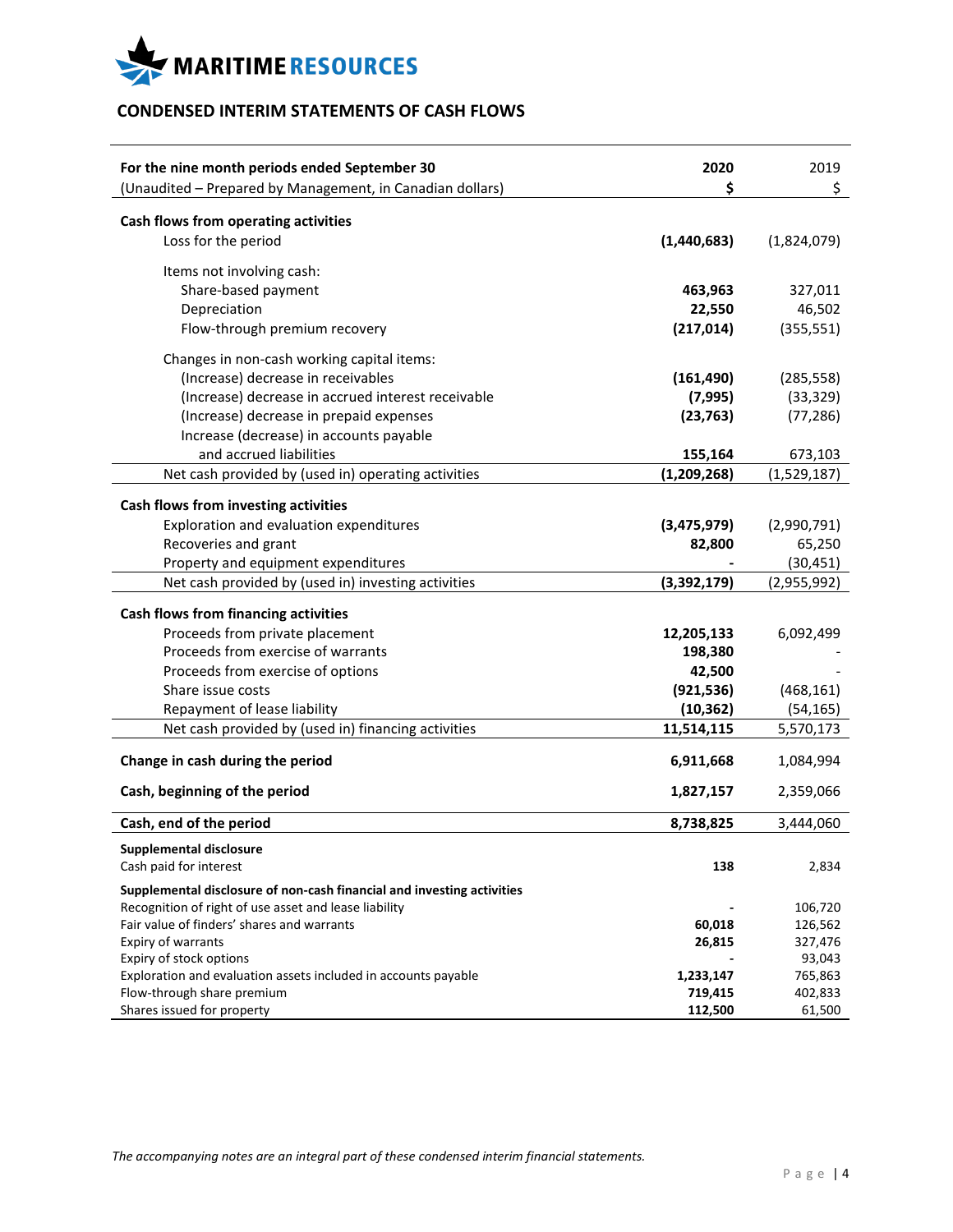

For the three and nine month periods ended September 30, 2020 and 2019 *(Unaudited, expressed in Canadian dollars)*

# **1. NATURE OF OPERATIONS AND GOING CONCERN**

Maritime Resources Corp. (the "Company" or "Maritime") was incorporated under the Business Corporations Act (British Columbia) on May 14, 2007. Maritime is an exploration stage company focused on re-starting the past producing Hammerdown Gold Mine located near the Baie Verte mining district in Newfoundland and Labrador, Canada as well as exploration on its other properties in the region.

The Company's registered and records office is 3200 - 650 West Georgia Street, Vancouver, BC, Canada, V6B 4P7. The Company also has an office in Toronto at 1900 - 110 Yonge Street, Toronto, ON, Canada, M5C 1T4. The shares of the Company are traded on the TSX Venture Exchange ("TSX-V") under the symbol MAE.

As the Company is in the exploration stage, the recoverability of the costs incurred to date on exploration properties is dependent upon the existence of economically recoverable reserves, the ability of the Company to obtain the necessary financing to complete the exploration and development of its properties and upon future profitable production or proceeds from the disposition of the properties and deferred exploration expenditures. In March 2020 the World Health Organization declared coronavirus COVID-19 a global pandemic. This contagious disease outbreak, which has continued to spread, and any related adverse public health developments, has adversely affected workforces, economies and financial markets globally, potentially leading to an economic downturn or recessionary conditions. This outbreak could decrease future access to capital market financing, negatively impact our business and financial position. It is not possible for us to predict the duration or magnitude of the adverse results of the outbreak and its effects on our business or financial position at this time.

These financial statements have been prepared by management in accordance with International Financial Reporting Standards ("IFRS") applicable to a going concern, which assumes that the Company will be able to realize its assets and discharge its liabilities in the normal course of business for the foreseeable future. The Company has incurred ongoing losses. The continuing operations of the Company are dependent upon its ability to continue to raise adequate financing and to commence profitable operations in the future and repay its liabilities arising from normal business operations as they become due. Although it has been successful in raising financing in the past, there is no assurance it will be able to do so in the future. The Company estimates that, with its most recent financing, it has sufficient working capital to continue as a going concern beyond one year.

These financial statements do not include any adjustments relating to the recoverability and classification of recorded asset amounts and classification of liabilities that might be necessary should the Company be unable to continue in existence. Such adjustments could be material.

# **2. STATEMENT OF COMPLIANCE AND BASIS OF PRESENTATION**

These condensed interim financial statements, including comparatives, have been prepared in accordance with International Accounting Standards ("IAS") 34, "Interim Financial Reporting", as issued by the International Accounting Standards Board ("IASB"), on a basis consistent with accounting policies disclosed in the audited financial statements for the fiscal year ended December 31, 2019, and should be read in conjunction with the most recently issued audited financial statements, which include information necessary or useful to understanding the Company's business and financial statement presentation. In particular, the Company's significant accounting policies which were presented in Note 3 to the Financial Statements for the year ended December 31, 2019 have been consistently applied in the preparation of the Company's interim financial statements, except as noted below under Leases.

The condensed interim financial statements have been prepared using the historical cost basis, except for financial instruments which are stated at fair value and have been prepared using the accrual basis of accounting except for cash flow information. All dollar amounts presented are in Canadian dollars unless otherwise specified. The condensed interim consolidated financial statements are presented in Canadian dollars unless otherwise noted.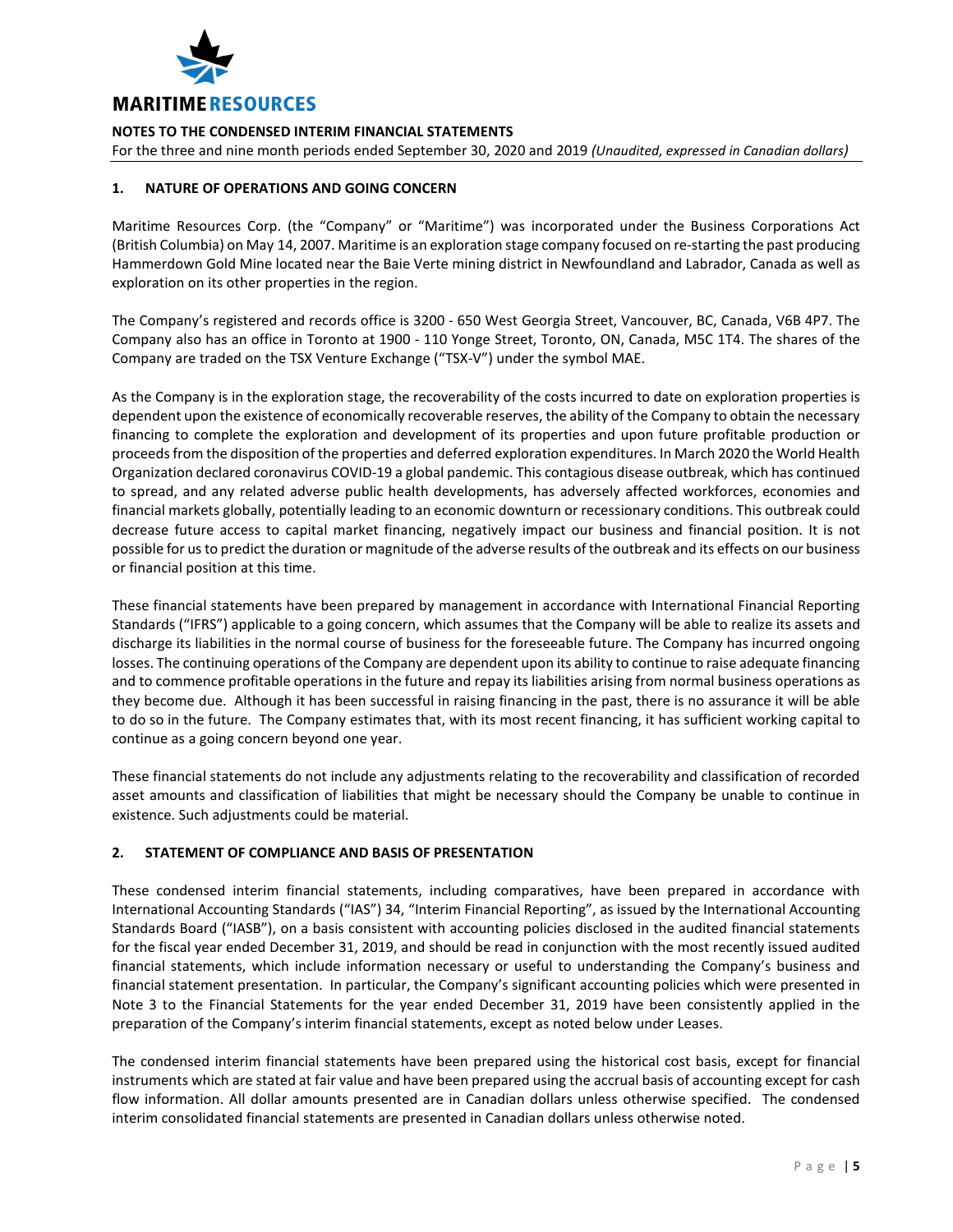

For the three and nine month periods ended September 30, 2020 and 2019 *(Unaudited, expressed in Canadian dollars)*

These condensed interim financial statements were authorized for issue by the Board of Directors on November 26, 2020.

## **3. SIGNIFICANT ACCOUNTING POLICIES**

#### **Use of estimates and judgments**

The preparation of financial statements in conformity with IFRS requires management to make judgments, estimates and assumptions that affect the application of policies and reported amounts of assets and liabilities, and revenue and expenses. The estimates and associated assumptions are based on historical experience and various other factors that are believed to be reasonable under the circumstances, the results of which form the basis of making the judgments about carrying values of assets and liabilities that are not readily apparent from other sources. Actual results may differ from these estimates.

The estimates and underlying assumptions are reviewed on an ongoing basis. Revisions to accounting estimates are recognized in the period in which the estimate is revised if the revision affects only that period or in the period of the revision and further periods if the review affects both current and future periods.

Critical judgments exercised in the application of accounting policies and estimates having the most significant effects on the amounts recognized in the financial statements are as follows:

*Economic recoverability and profitability of future economic benefits of exploration and evaluation assets* – Management has determined that exploration, evaluation and related costs incurred which were capitalized may have future economic benefits and may be economically recoverable. Management uses several criteria in its assessments of economic recoverability and probability of future economic benefits, including geological and other technical information, a history of conversion of mineral deposits with similar characteristics to its properties, evaluation of permitting and environmental issues and other such factors.

*Royalty reserve* - Royalty reserve includes proceeds received from royalty units, repayable from future production. As future production is not determinable, the royalty units have been classified as capital in nature.

*Going concern* - The Company assesses its ability to continue as a going concern at each period end. In assessing whether the going concern assumption is appropriate, management takes into account all available information about the future, which is at least twelve months from the end of the reporting period and include a detailed analysis of the Company's projected estimated capital and operating expenses and estimated financing requirements and abilities (see Note 1).

The most significant accounts that require estimates as the basis for determining the stated amounts include the following:

*Valuation of share-based payments, broker compensation and finders' warrants* – The Company uses the Black-Scholes Option Pricing Model for valuation of share-based payments, agent compensation and finders' warrants, which requires the input of subjective assumptions including expected price volatility, interest rate, and forfeiture rate. Changes in the input assumptions can materially affect the fair value estimate and the Company's results and equity reserves. The resulting value calculated is not necessarily the value that the holder of the option could receive in an arm's length transaction, given that there is no market for the options and they are not transferable.

*Income taxes* – In assessing the probability of realizing deferred tax assets, management makes estimates related to expectation of future taxable income, applicable tax opportunities, expected timing of reversals of existing temporary differences and the likelihood that the tax position taken will be sustained upon examination by applicable tax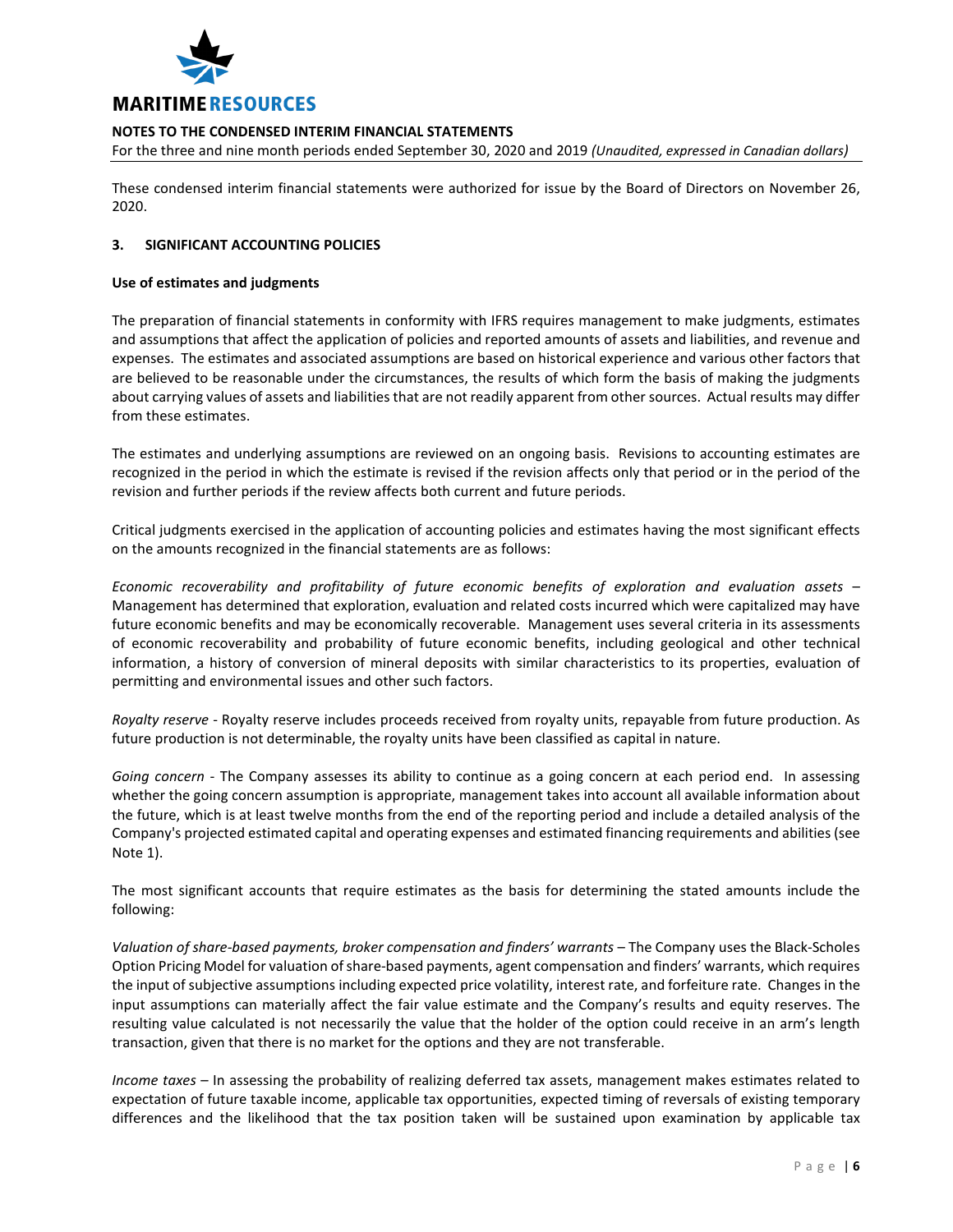

For the three and nine month periods ended September 30, 2020 and 2019 *(Unaudited, expressed in Canadian dollars)*

authorities. In making its assessments, management gives additional weight to positive and negative evidence that can be objectively verified.

While management believes that these estimates are reasonable, actual results could differ from those estimates and could impact future results of operation and cash flows.

#### **4. CASH**

|                                                      | September 30, 2020 | December 31, 2019 |
|------------------------------------------------------|--------------------|-------------------|
|                                                      |                    |                   |
| Cash                                                 | 6,738,825          | 82,157            |
| Guaranteed Investment Certificate - Fully redeemable | 2,000,000          | 1,745,000         |
|                                                      | 8,738,825          | 1,827,157         |

## **5. RECEIVABLES**

|                             | September 30, 2020 | December 31, 2019 |
|-----------------------------|--------------------|-------------------|
|                             |                    |                   |
| Input sales tax recoverable | 322,793            | 137,208           |
| Interest receivable         | 7,995              | 24,095            |
| Other receivables           | 243                | 243               |
|                             | 331,031            | 161,546           |

# **6. PREPAID EXPENSES AND DEPOSITS**

|                  | September 30, 2020 | December 31, 2019 |
|------------------|--------------------|-------------------|
|                  |                    |                   |
| Prepaid expenses | 3,863              | 15,454            |
| <b>Deposits</b>  | 106.445            | 104,745           |
|                  | 110,308            | 120,199           |

## **7. PROPERTY AND EQUIPMENT**

|                                                        | <b>Right of use asset</b> | <b>Vehicles</b> | <b>Total</b> |
|--------------------------------------------------------|---------------------------|-----------------|--------------|
|                                                        |                           |                 |              |
| Net book value - December 31, 2018                     |                           |                 |              |
| Additions                                              | 106,720                   | 30.451          | 137,171      |
| Less: Reduction in value due to reduced lease payments | (32,036)                  |                 | (32,036)     |
| Depreciation                                           | (59, 747)                 | (4,229)         | (63, 976)    |
| Net book value - December 31, 2019                     | 14,937                    | 26,222          | 41,159       |
| Depreciation                                           | (14, 937)                 | (7,613)         | (22, 550)    |
| Net book value - September 30, 2020                    |                           | 18.609          | 18,609       |

During the year ended December 31, 2019, there was a reduction in the monthly lease payments relating to the Company's right of use ("ROU") asset and related lease liability. As a result, the ROU asset value was reduced by \$32,036. Also during the year ended December 31, 2019, the Company purchased two vehicles for use at its exploration properties.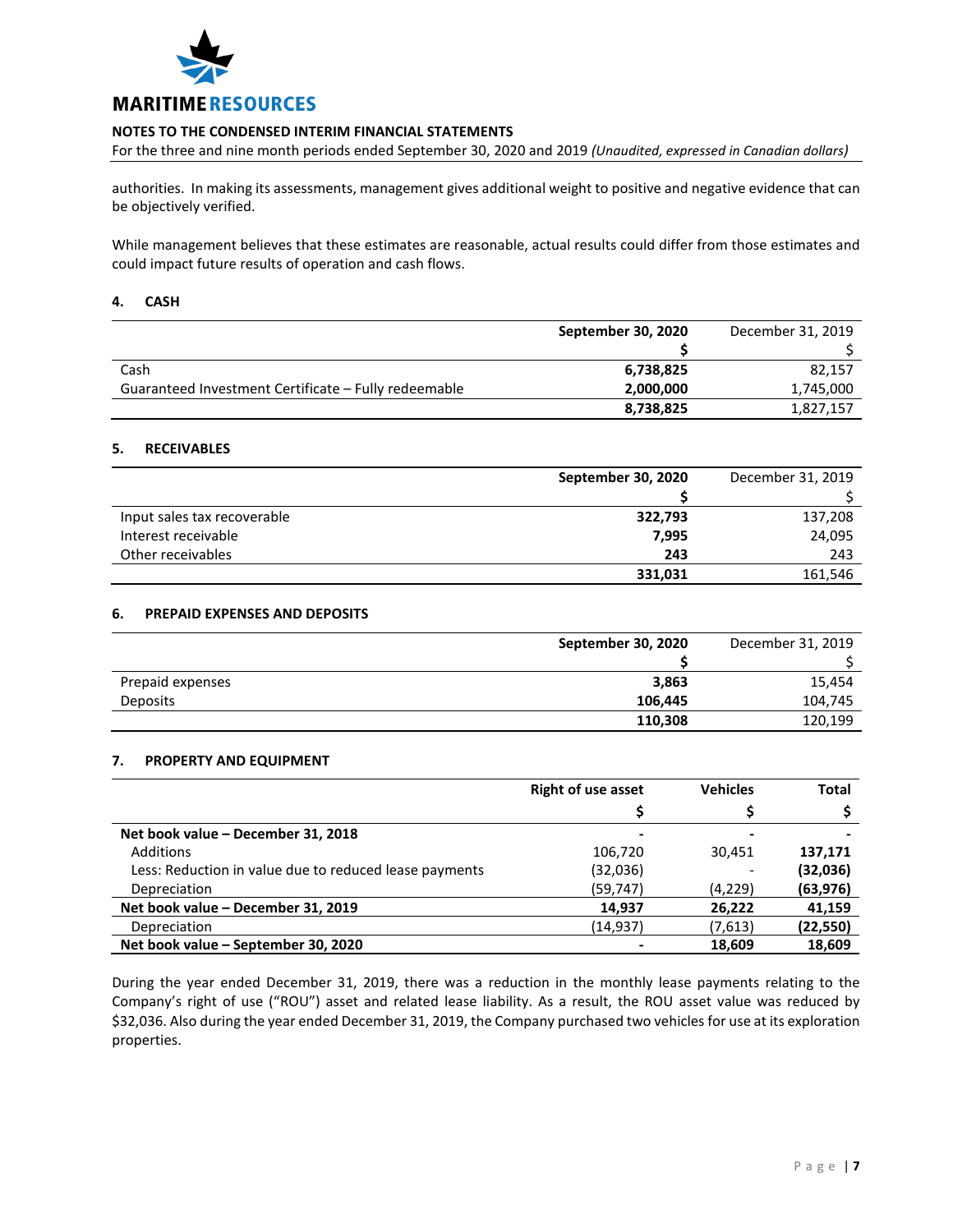

For the three and nine month periods ended September 30, 2020 and 2019 *(Unaudited, expressed in Canadian dollars)*

# **8. EXPLORATION AND EVALUATION ASSETS**

#### **Green Bay**

The Company's Green Bay property, located in Newfoundland and Labrador, Canada hosts the past producing Hammerdown gold mine, as well as the Orion deposit and the Lochinvar deposits. On September 17, 2020, the Company exercised an early buy-down right of one-half of the Hammerdown deposit royalty held by Commander Resources Ltd. ("Commander") for a reduced sum of \$750,000. Commander retains a 1% Net Smelter Return Royalty ("NSR") over the Hammerdown deposit and surrounding lands which excludes the satellite Orion Deposit. Allowed deductions include transportation costs and toll milling charges.

On May 16, 2018, the Company entered into an option agreement with Inomin Mines to acquire certain mineral claims that extend the Hammerdown, Green Bay property. Pursuant to the terms of the agreement Maritime will earn 100% interest in the Inomin property by making the following payments and share issuances over a 3-year period under the following schedule:

|                    | Cash           | <b>Common shares</b> |
|--------------------|----------------|----------------------|
|                    |                | #                    |
| Upon approval      | 25,000 (paid)  | 500,000 (issued)     |
| September 17, 2019 | 50,000 (paid)  | 500,000 (issued)     |
| September 17, 2020 | 100,000 (paid) | 500,000 (issued)     |
| September 17, 2021 | 125,000        | 500,000              |
|                    | 300,000        | 2,000,000            |

The Inomin property is subject to a 1.0 % NSR of which 100% can be purchased for \$500,000. The project also has an underlying NSR of 2.5% of which 1.5% can be purchased for \$1,000,000.

On January 22, 2020, the Company entered into an option agreement to earn a 100% interest in the Sprucy Pond property, which is contiguous to the Hammerdown project, under the following terms:

|                | Cash          | <b>Common shares</b> |
|----------------|---------------|----------------------|
|                |               | #                    |
| Upon approval  | 10,000 (paid) | 250,000 (issued)     |
| March 10, 2021 | 20,000        | 250,000              |
| March 10, 2022 | 30,000        | 250,000              |
|                | 60,000        | 750,000              |

The Sprucy Pond property is subject to a 1.0 % NSR of which 50% can be purchased for \$500,000.

## **Whisker Valley**

On February 27, 2017, the Company entered into an agreement to acquire a 100% interest in the Whisker Valley property in the Baie Verte mining district of Newfoundland and Labrador, Canada, under the following terms:

|                | Cash          | <b>Common shares</b> |
|----------------|---------------|----------------------|
|                |               | #                    |
| Upon approval  | 25,000 (paid) | 100,000 (issued)     |
| March 22, 2018 | 20,000 (paid) | 150,000 (issued)     |
| March 22, 2019 | 30,000 (paid) | 200,000 (issued)     |
| March 22, 2020 | 50,000 (paid) | 250,000 (issued)     |
| March 22, 2021 | 75,000        | 300,000              |
| March 22, 2022 | 100,000       | 500,000              |
|                | 300,000       | 1,500,000            |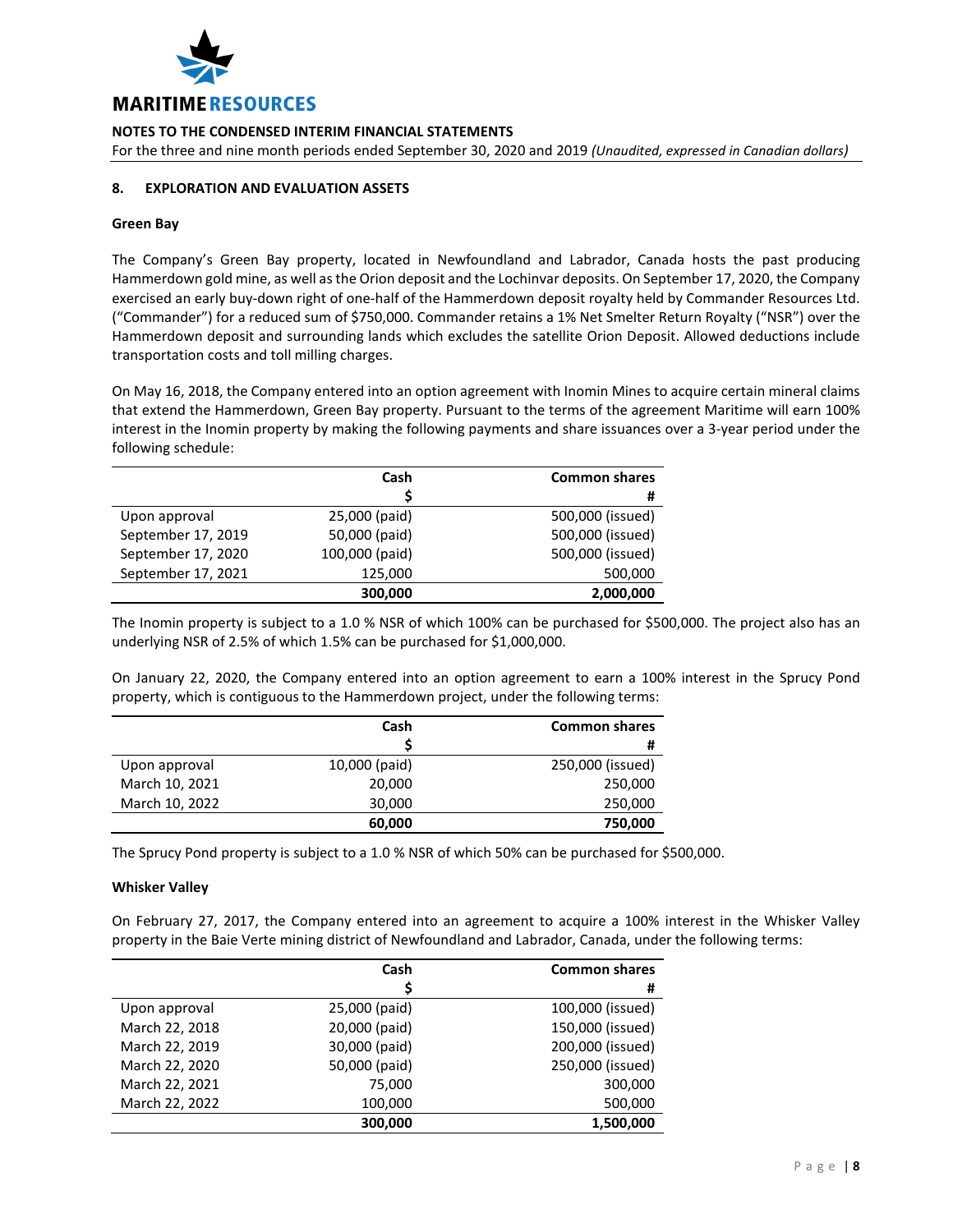

For the three and nine month periods ended September 30, 2020 and 2019 *(Unaudited, expressed in Canadian dollars)*

The Company is required to make an additional payment to the optionors of \$50,000 on each of the first, second and third anniversary upon full exercise of its option having issued all of the payments and shares and incurred all of the expenditures. The property is subject to a 2.5 % NSR, of which 1% can be purchased for \$1,000,000 on or before the end of the second anniversary of commencement of commercial production.

On December 1, 2017, the Company also added to the Whisker Valley project by entering into an option agreement to acquire 100% interest in the Strugglers Pond property in Newfoundland and Labrador, Canada (contiguous to Whisker Valley), under the following terms:

|                   | Cash          | <b>Common shares</b> |
|-------------------|---------------|----------------------|
|                   |               | #                    |
| Upon approval     | 2,000 (paid)  | 10,000 (issued)      |
| December 27, 2018 | 3,000 (paid)  | 15,000 (issued)      |
| December 27, 2019 | 10,000 (paid) | 25,000 (issued)      |
| December 27, 2020 | 15,000        | 50,000               |
|                   | 30,000        | 100,000              |

The Company exercised its option in full to acquire 100% interest in the El Strato property in Newfoundland and Labrador, Canada (contiguous to Whisker Valley) under the following terms:

|                   | Cash          | <b>Common shares</b> |
|-------------------|---------------|----------------------|
|                   |               | #                    |
| Upon approval     | 5,000 (paid)  | 250,000 (issued)     |
| November 23, 2018 | 10,000 (paid) | 250,000 (issued)     |
| November 23, 2019 | 25,000 (paid) | 250,000 (issued)     |
|                   | 40,000        | 750,000              |

The Strugglers Pond and El Strato properties are subject to separate 2% NSR royalties, of which 1% can be purchased for \$1,000,000 on or before the end of the second anniversary of commercial production.

## **Gull Ridge**

In January 2019, the Company acquired the new Gull Ridge property claims by staking.

Expenditures incurred on the Company's Green Bay, Whisker Valley and Gull Ridge properties, follow:

|                              | <b>Green Bay</b> | <b>Whisker Valley</b> | <b>Gull Ridge</b> | <b>Total</b> |
|------------------------------|------------------|-----------------------|-------------------|--------------|
|                              |                  |                       |                   |              |
| Balance, December 31, 2018   | 7,154,416        | 586,428               |                   | 7,740,844    |
| Acquisition costs - cash     | 50,765           | 80,320                | 3,870             | 134,955      |
| Acquisition costs - shares   | 42,500           | 39,750                |                   | 82,250       |
| <b>Exploration expenses:</b> |                  |                       |                   |              |
| Drilling and assaying        | 851,326          | 141,910               | 7,329             | 1,000,565    |
| Geology                      | 710,573          | 773,197               | 32,570            | 1,516,340    |
| Property                     | 52,257           |                       |                   | 52,257       |
| Geophysics                   | 217,863          | 65,765                | 25,238            | 308,866      |
| Pre-feasibility study update | 1,155,555        |                       |                   | 1,155,555    |
|                              | 3,080,839        | 1,100,942             | 69,007            | 4,250,788    |
| Less: Recoveries and grants  | (65,250)         |                       |                   | (65, 250)    |
| Net additions                | 3,015,589        | 1,100,942             | 69,007            | 4,185,538    |
| Balance, December 31, 2019   | 10,170,005       | 1,687,370             | 69,007            | 11,926,382   |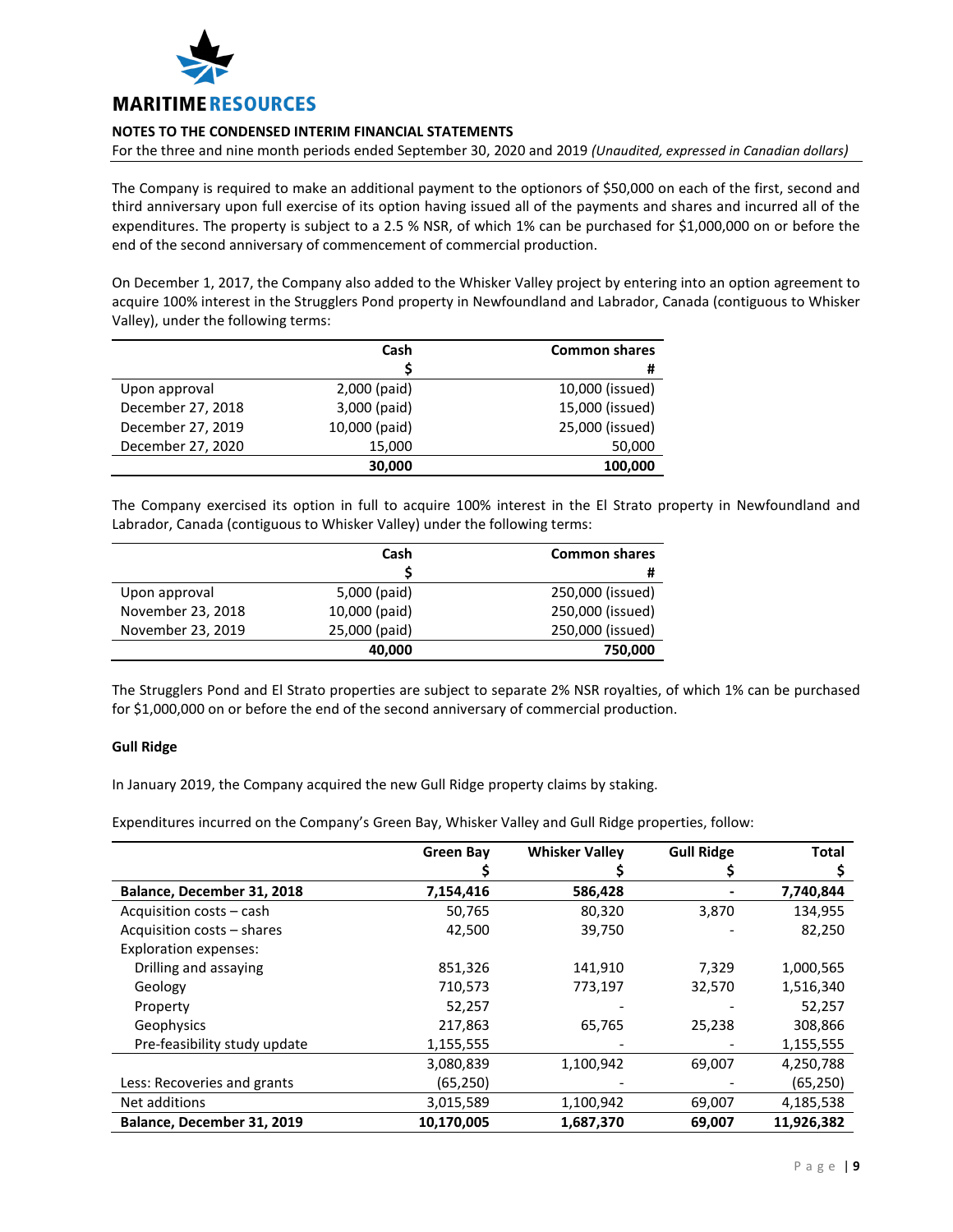

For the three and nine month periods ended September 30, 2020 and 2019 *(Unaudited, expressed in Canadian dollars)*

|                              | Green Bay  | <b>Whisker Valley</b> | <b>Gull Ridge</b> | Total      |
|------------------------------|------------|-----------------------|-------------------|------------|
|                              |            |                       |                   |            |
| Acquisition costs – cash     | 860,500    | 50,000                |                   | 910,500    |
| Acquisition costs - shares   | 98,750     | 13,750                |                   | 112,500    |
| <b>Exploration expenses:</b> |            |                       |                   |            |
| Drilling and assaying        | 1,663,103  | 14,151                |                   | 1,677,254  |
| Geology                      | 629,295    | 181,177               |                   | 810,472    |
| Property                     | 36,939     | 6,620                 | -                 | 43,559     |
| Pre-feasibility study update | 884,828    |                       |                   | 884,828    |
|                              | 4,173,415  | 265,698               | -                 | 4,439,113  |
| Less: Recoveries and grants  | (82, 800)  |                       |                   | (82, 800)  |
| Net additions                | 4,090,615  | 265,698               |                   | 4,356,313  |
| Balance, September 30, 2020  | 14,260,620 | 1,953,068             | 69,007            | 16,282,695 |

During the nine month period ended September 30, 2020, the Company received \$82,800 (2019 - \$65,250) pursuant to an application made with the Government of Newfoundland and Labrador in respect of the Newfoundland and Labrador Mineral Incentive Junior Exploration Assistance Program (JEAP) grant for exploration conducted during 2019 and 2018, respectively.

On March 12, 2020, the Company entered into a non-binding letter of intent (the "LOI") with Rambler Metals and Mining Canada Ltd., a wholly-owned subsidiary of Rambler Metals and Mining Limited ("Rambler"). The LOI includes an exclusivity period of twelve months to evaluate Rambler's Nugget Pond Gold Plant for the purpose of processing feed from the Hammerdown gold project and to complete a feasibility study with the option to negotiate a purchase agreement during that time. In consideration Maritime advanced a deposit of \$200,000 to Rambler.

# **9. ACCOUNTS PAYABLE AND ACCRUED LIABILITIES**

|                                  | September 30, 2020 | December 31, 2019 |
|----------------------------------|--------------------|-------------------|
|                                  |                    |                   |
| Accounts payable                 | 1,350,156          | 364,396           |
| <b>Accrued liabilities</b>       | 91,212             | 71.174            |
| Due to related parties (Note 12) | 17.500             | 17,500            |
|                                  | 1,458,868          | 453,070           |

# **10. LEASE LIABILITY**

|                                                            | Lease liability |
|------------------------------------------------------------|-----------------|
|                                                            |                 |
| Balance - December 31, 2018                                |                 |
| Lease liability recognized as of January 1, 2019           | 106,720         |
| Reduced lease liability due to reduction in lease payments | (32,036)        |
| Lease payments during the period                           | (67, 500)       |
| Interest expense on lease liability                        | 3,178           |
| Balance - December 31, 2019                                | 10,362          |
| Lease payments during the period                           | (10, 500)       |
| Interest expense on lease liability                        | 138             |
| Balance – September 30, 2020                               |                 |

As at March 31, 2020, the Company's office lease was terminated and there are no further obligations under the lease.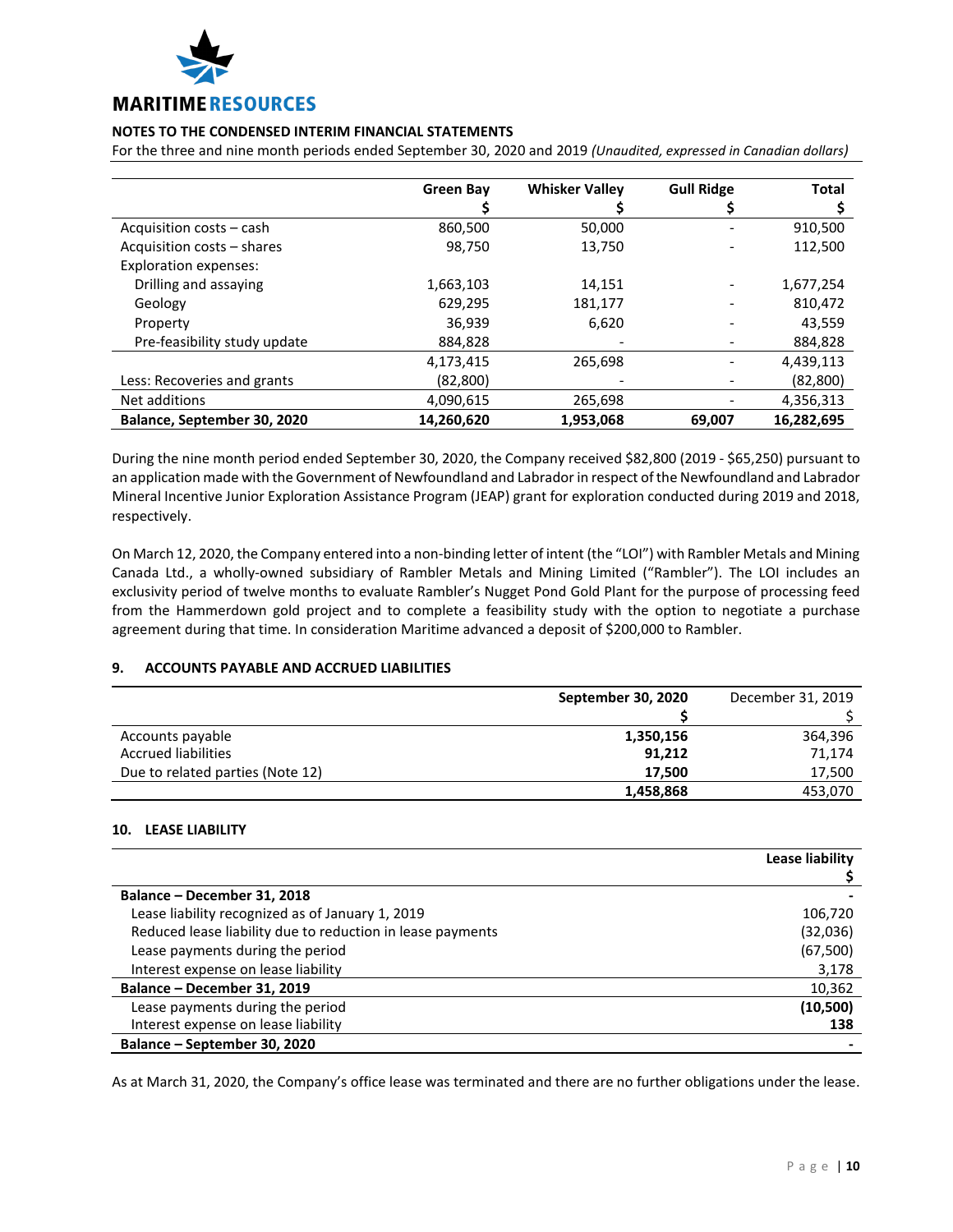

For the three and nine month periods ended September 30, 2020 and 2019 *(Unaudited, expressed in Canadian dollars)*

During the nine month period ended September 30, 2020, the Company incurred operating lease costs of \$48,859 (2019 – \$37,576) for an office lease not included in lease liabilities. During the year ended December 31, 2019, there was a reduction in monthly lease payments and accordingly the lease liability was reduced by \$32,036.

# **11. SHARE CAPITAL**

### **Authorized**

Unlimited number of common shares without par value.

## **Issued**

#### *During the nine month period ended September 30, 2020*

#### Private Placements

 Pursuant to a "bought deal" private placement which closed on August 21, 2020, the Company issued of a combination of 43,367,550 common shares of the Company at a price of \$0.15 per common share, and 11,000,000 common shares issued on a flow-through basis at a price of \$0.20 per flow-through share for aggregate gross proceeds of \$8,705,132.50. The flow-through shares were issued at a premium of \$550,000.

The Offering was completed by a syndicate of underwriters led by Sprott Capital Partners LP ("Sprott") and including Dundee Goodman Merchant Partners ("DGMP"), Industrial Alliance Securities Inc., Canaccord Genuity Corp., Cormark Securities Inc., Stifel GMP and Raymond James Ltd. In connection with the closing of the private placement, the Company paid a cash fee of 6% totalling \$496,181 of the aggregate gross proceeds raised pursuant to the offering, with the exception of certain proceeds from the sale of Offered Securities to certain specified persons. The Company issued an aggregate of 3,087,873 non-transferable broker warrants, with each broker warrant being exercisable into one common share at a price of \$0.15 per share until August 21, 2022 and fair valued at \$275,280. Legal, regulatory and other cash costs associated with the private placement totalled \$258,975.

 Pursuant to a non-brokered private placement on May 14, 2020, the Company issued 21,626,666 common shares at a price if \$0.06 per common share and 33,883,076 flow-through common shares at a price of \$0.065 per flowthrough common share for gross proceeds of \$3,500,000. The flow-through shares were issued at a premium of \$169,415. Pursuant to the Company incurring eligible flow-through expenditures, the flow-through premium liability has been reduced to \$nil and \$169,415 was recognized into income during the nine month period ended September 30, 2020.

In connection with this private placement, the Company paid aggregate finders' and advisory fees up to 5% in cash of the gross sales of common shares and flow-through common shares. An aggregate of 666,864 common shares were issued to Sprott as commission, fair valued at \$60,018. The cash finders' and advisory fees amounted to an aggregate of \$94,518, including \$28,069 to DGMP, \$16,449 to CG, \$15,000 to EDE Asset Management and \$35,050 to Laurentian Bank Securities Inc. Legal, regulatory and other cash costs associated with the private placement totalled \$68,877.

## Exploration and evaluation assets (Note 8)

- The Company issued 250,000 common shares valued at \$16,250 in connection with the Sprucy Pond property.
- The Company issued 250,000 common shares valued at \$13,750 in connection with the Whisker Valley property.
- The Company issued 500,000 common shares valued at \$82,500 in connection with the Inomin property.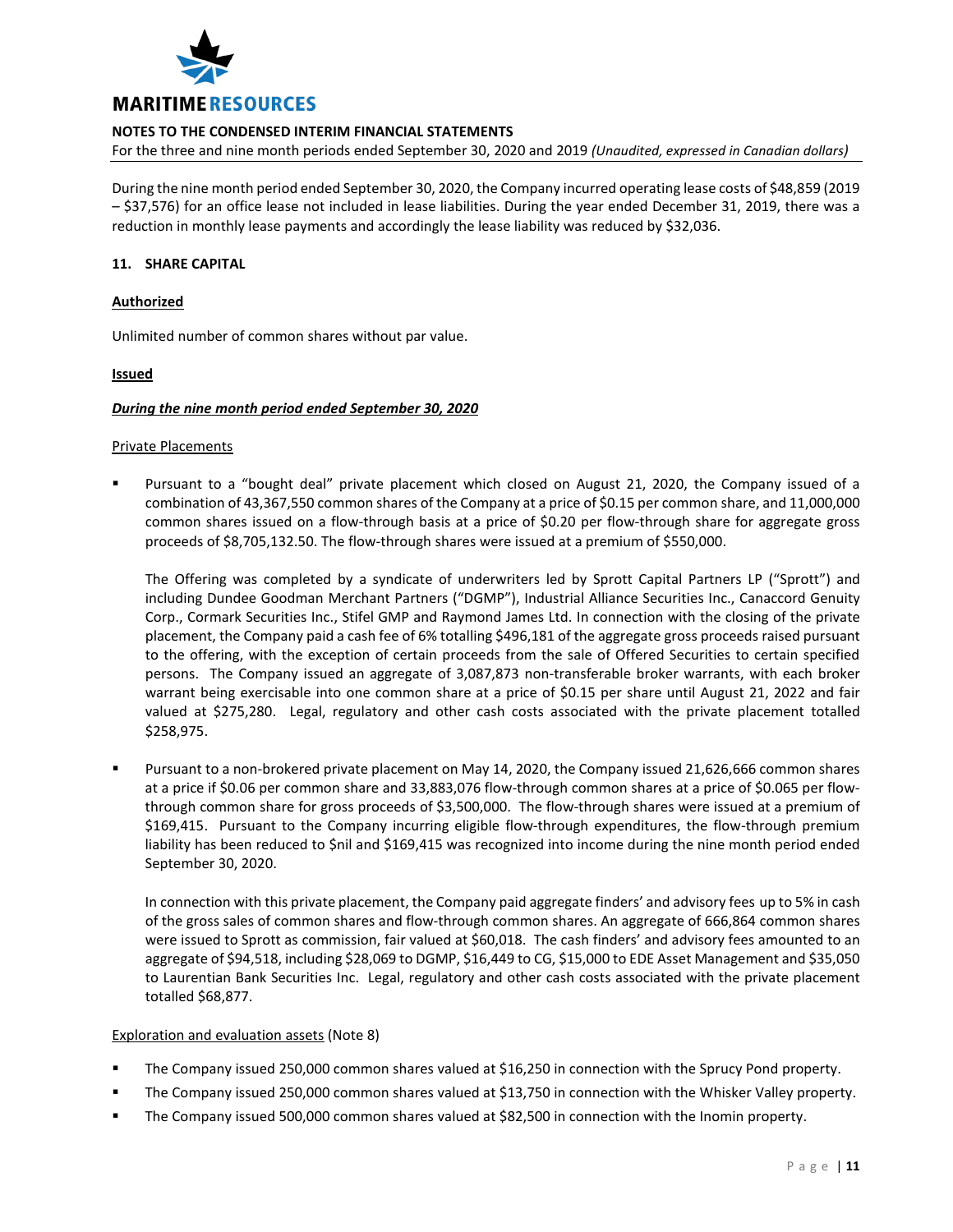

For the three and nine month periods ended September 30, 2020 and 2019 *(Unaudited, expressed in Canadian dollars)*

# **Other share issuances**

1,642,062 (2019 – nil) common shares were issued upon the exercise of warrants. Cash proceeds of \$198,380 (2019 – \$nil) were received and the fair value of the exercised warrants of \$57,641 (2019 – \$nil) was transferred from reserves to share capital during the nine month period ended September 30, 2020.

425,000 (2019 – nil) common shares were issued upon the exercise of stock options. Cash proceeds of \$42,500 (2019 – \$nil) were received and the fair value of the exercised options of \$30,359 (2019 – \$nil) was transferred from reserves to share capital during the nine month period ended September 30, 2020.

## *During the year ended December 31, 2019*

## Private Placements

 Pursuant to a non-brokered private placement on April 24, 2019, the Company issued 36,755,000 units at a price if \$0.10 per unit and 20,141,662 flow-through units at a price of \$0.12 per flow-through unit for gross proceeds of \$6,092,500. Each unit consisted of one common share and one-half of one transferable common share purchase warrant ("Warrant"). Each whole Warrant entitles the holder to acquire one common share of the Company at a price of \$0.15 per common share for a period of 24 months following the closing date of the Offering (the "NFT Warrants"). Each FT Unit consisted of one common flow-through share and one half of one transferable common share purchase warrant ("FT Warrant"). Each whole FT Warrant entitles the holder to acquire one non flowthrough common share of the Company at a price of \$0.15 per common share for a period of 24 months following the closing date of the Offering (the "FT Warrants"). The flow-through shares were issued at a premium of \$402,833. Pursuant to the Company incurring eligible flow-through expenditures, the flow-through premium liability has been reduced to \$nil and the remaining \$15,612 was recognized into income during the nine month period ended September 30, 2020.

In connection with this private placement, the Company paid aggregate finders' and advisory fees of \$412,909 and 3,863,294 finders' warrants valued at \$126,562. The fair value attributed to the finders' warrants was determined using the Black-Scholes valuation model using the following assumptions: Risk free interest rate of 1.63%, expected life of two years, and volatility rate of 80.56%. Each finders' warrant entitles the holder to purchase one common share of the Company at a price of \$0.15 per finders' warrant share for a period of 24 months following the closing date of the private placement.

| Flow-through premium liability                         |            |
|--------------------------------------------------------|------------|
| Balance - December 31, 2018                            | 128,738    |
| Flow-through premium liability additions               | 402,833    |
| Settlement of flow-through premium to income           | (483, 972) |
| Balance - December 31, 2019                            | 47,599     |
| Flow-through premium liability additions - May 2020    | 169,415    |
| Flow-through premium liability additions - August 2020 | 550,000    |
| Settlement of flow-through premium to income           | (217,014)  |
| Balance - September 30, 2020                           | 550,000    |

Exploration and evaluation assets (Note 8)

The Company issued 200,000 common shares valued at \$19,000 in connection with the Whisker Valley property.

- The Company issued 500,000 common shares valued at \$42,500 in connection with the Inomin property.
- The Company issued 250,000 common shares valued at \$18,750 in connection with the El Strato property.
- The Company issued 25,000 common shares valued at \$2,000 in connection with the Strugglers Pond property.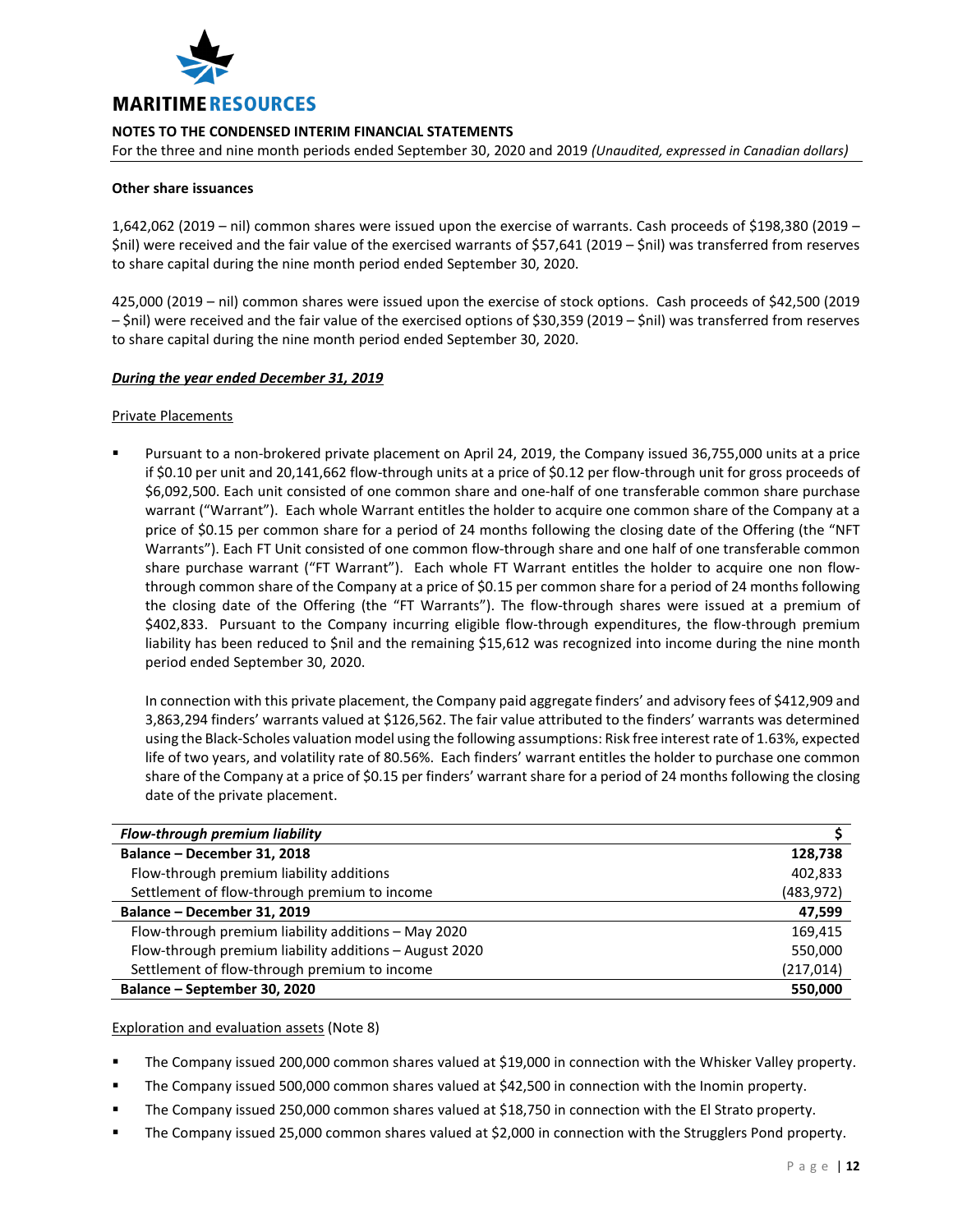

For the three and nine month periods ended September 30, 2020 and 2019 *(Unaudited, expressed in Canadian dollars)*

# **Royalty units**

During fiscal 2016 the Company issued Royalty Units with a price of \$0.01 per Royalty Unit, and, subject to written consent of the Company, may be assigned or transferred in their entirety only. The proceeds of \$210,700 received in relation to the Royalty Units has been recorded as a Royalty Reserve within Equity.

Royalty Units will return 100% of the original investment made by the purchasers and is to be paid out of production from the Company's Green Bay project ("Project"). The likelihood of the Project going into production cannot be determined at this time. Total royalties payable from the Royalty Units ("Royalty Payment") are capped at \$3,440,500 being the price for which the Equity Units (comprised of common shares and common share warrants) and Royalty Units were purchased. Royalty Payments will be made annually beginning on the first anniversary of the date of commencement of commercial production for the Project. Royalty Payments will be funded solely from 10% of annual net cash flow from the Project, with net cash flow representing net production revenues realized from the Project after deduction of all Project operating and debt servicing costs. At the option of the Company, Royalty Payments will be paid either in cash or in gold.

# **Stock options**

The Company has a "rolling" stock option plan for its directors, officers, employees and consultants. The terms of the plan provide for options to be granted to a maximum of 10% of the issued and outstanding common shares of the Company at the time of grant of the stock options, subject to receipt of annual shareholder approval. The exercise price of each option shall not be less than the minimum price permitted by the policies of the TSX-V, and the options may be granted for a maximum term of ten years from the date of grant. The Company records the fair value of all options granted using the Black-Scholes model as share-based payment expense over the vesting period of the options. Vesting terms are determined by the Board of Directors.

A summary of the Company's stock options as at and during the nine month period ended September 30, 2020 and year ended December 31, 2019 follows:

|                                     | September 30, 2020 |                 | December 31, 2019 |          |
|-------------------------------------|--------------------|-----------------|-------------------|----------|
|                                     |                    | Weighted        |                   | Weighted |
|                                     |                    | Average         |                   | Average  |
|                                     | <b>Options</b>     | <b>Exercise</b> | Options           | Exercise |
|                                     | Outstanding        | <b>Price</b>    | Outstanding       | Price    |
|                                     | #                  |                 | #                 |          |
| <b>Balance, beginning of period</b> | 16,840,000         | 0.13            | 12,485,000        | 0.15     |
| Granted                             | 6,700,000          | 0.09            | 4,850,000         | 0.10     |
| Exercised                           | (425,000)          | 0.10            |                   |          |
| Expired/cancelled                   | (200,000)          | 0.10            | (495,000)         | 0.25     |
| <b>Balance, end of period</b>       | 22,915,000         | 0.12            | 16,840,000        | 0.13     |

During the nine month period ended September 30, 2020, the Company granted 6,700,000 (December 31, 2019 – 4,850,000) stock options to directors, officers, consultants and employees of the Company, of which 6,437,500 (December 31, 2019 – 4,650,000) have vested and the remaining 262,500 (December 31, 2019 – 200,000) unvested stock options will vest by one-third every three months, for nine months. The fair value of the stock options granted as determined by the Black-Scholes pricing model was \$473,788 (December 31, 2019 – \$332,743) or \$0.09 (December 31, 2019 – \$0.07) per option. Share based payments recognized during the nine months ended September 30, 2020 of \$463,963 (2019 – \$327,011). During the nine month period ended September 30, 2020, 200,000 (December 31, 2019 – 495,000) stock options were forfeited, cancelled or expired resulting in a reversal of \$10,769 (December 31, 2019 – \$102,291) from reserves to deficit. The total fair value of unvested options that will be recognized in the statement of loss in future periods amounts to \$9,825 at September 30, 2020 (December 31, 2019 – \$2,395).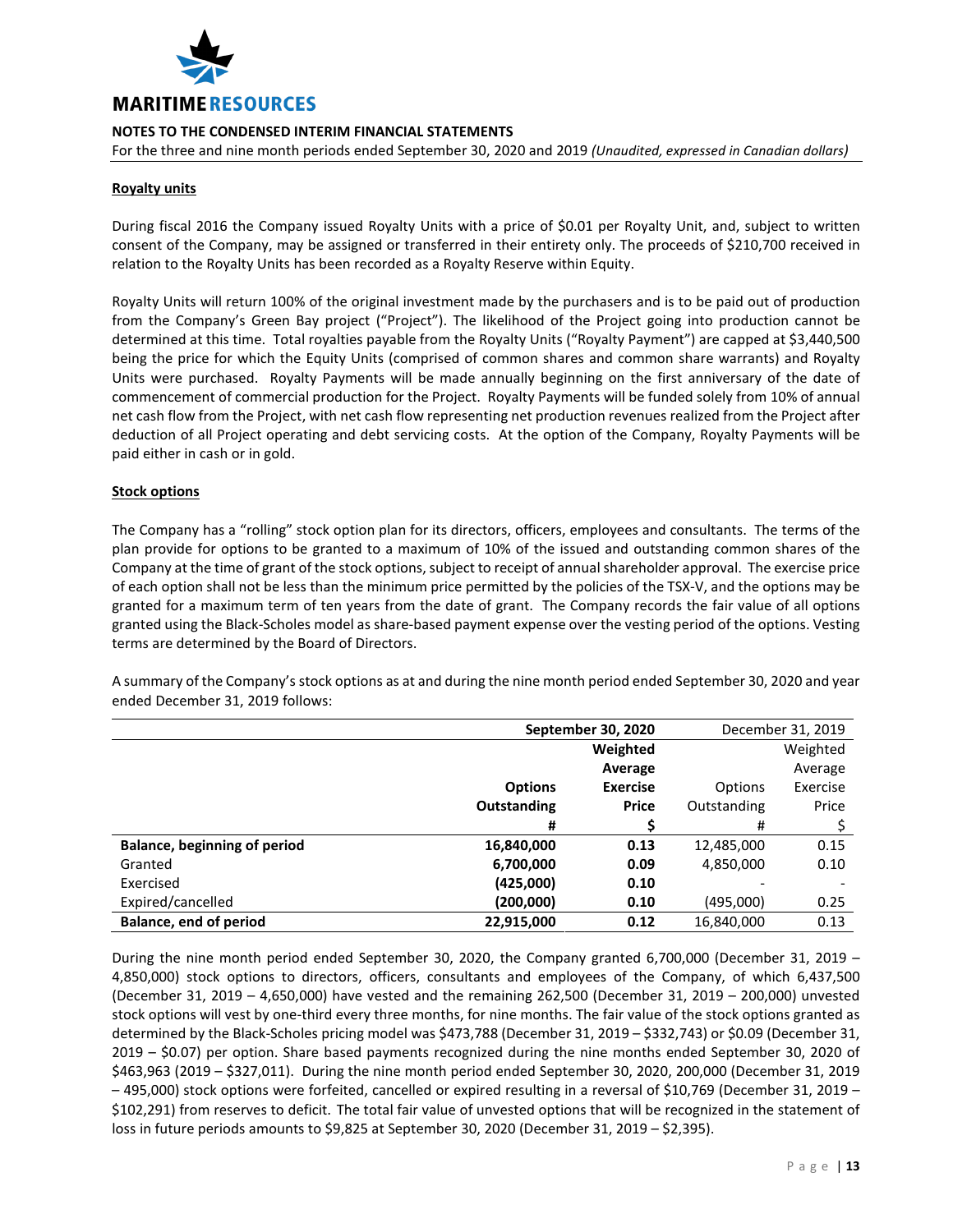

For the three and nine month periods ended September 30, 2020 and 2019 *(Unaudited, expressed in Canadian dollars)*

The Company has estimated the forfeiture rate to be nil%. Expected volatility was determined based on the historical movements in the closing price of the Company's shares for a length of time to the expected life of each option. The weighted-average assumptions used for the Black-Scholes valuation of stock options granted during the nine months ended September 30, 2020 were risk-free interest rate of 0.35%; expected life of options of 5 years and annualized volatility of 102.4% and during the year ended December 31, 2019 were risk-free interest rate of 1.33%; expected life of options of 5 years and annualized volatility of 106.96%.

As at September 30, 2020, the Company had outstanding stock options, enabling the holders to acquire further common shares as follows:

| <b>Options</b> | <b>Options</b> | <b>Exercise</b> | Remaining               |               |
|----------------|----------------|-----------------|-------------------------|---------------|
| Outstanding    | Exercisable    | <b>Price</b>    | <b>Contractual Life</b> | <b>Expiry</b> |
| #              | #              | \$              | years                   |               |
| 1,685,000      | 1,685,000      | 0.15            | 0.12                    | 13-Nov-20     |
| 2,300,000      | 2,300,000      | 0.25            | 0.83                    | 29-Jul-21     |
| 200,000        | 200,000        | 0.15            | 1.57                    | 26-Apr-22     |
| 500,000        | 500,000        | 0.10            | 2.18                    | 04-Dec-22     |
| 2,075,000      | 2,075,000      | 0.10            | 2.21                    | 15-Dec-22     |
| 4,805,000      | 4,805,000      | 0.11            | 3.18                    | $6$ -Dec-23   |
| 4,650,000      | 4,650,000      | 0.10            | 3.72                    | 18-Jun-24     |
| 5,650,000      | 5,650,000      | 0.085           | 4.64                    | 20-May-25     |
| 350,000        | 87,500         | 0.095           | 4.71                    | 16-Jun-25     |
| 700,000        | 700,000        | 0.17            | 4.95                    | 10-Sep-25     |
| 22,915,000     | 22,652,500     | 0.12            | 3.12                    |               |

Subsequent to September 30, 2020, 400,000 stock options were exercised and 1,285,000 expired unexercised.

## **Warrants**

As at September 30, 2020, the Company had outstanding share purchase warrants, enabling the holders to acquire further shares as follows:

| <b>Number of Warrants</b> | <b>Exercise Price</b> | <b>Expiry Date</b> |
|---------------------------|-----------------------|--------------------|
| 16,064,028                | \$0.15                | November 7, 2020   |
| 954,546                   | \$0.11                | November 7, 2020   |
| 32,311,627                | \$0.15                | April 12-24, 2021  |
| 3,087,873                 | \$0.15                | August 21, 2022    |
| 52,418,074                |                       |                    |

Share purchase warrant transactions were as follows:

|                                     | September 30, 2020 |                 | December 31, 2019 |          |
|-------------------------------------|--------------------|-----------------|-------------------|----------|
|                                     | Weighted           |                 |                   | Weighted |
|                                     |                    | Average         |                   | Average  |
|                                     | <b>Warrants</b>    | <b>Exercise</b> | Warrants          | Exercise |
|                                     | <b>Outstanding</b> | <b>Price</b>    | Outstanding       | Price    |
|                                     | #                  |                 | #                 |          |
| <b>Balance, beginning of period</b> | 57,835,596         | 0.15            | 53,192,432        | 0.18     |
| Granted                             | 3,087,873          | 0.15            | 32,311,627        | 0.15     |
| Exercised                           | (1,642,062)        | 0.15            |                   |          |
| Expired/cancelled                   | (6,863,333)        | 0.20            | (27,668,463)      | 0.20     |
| Balance, end of period              | 52,418,074         | 0.15            | 57,835,596        | 0.15     |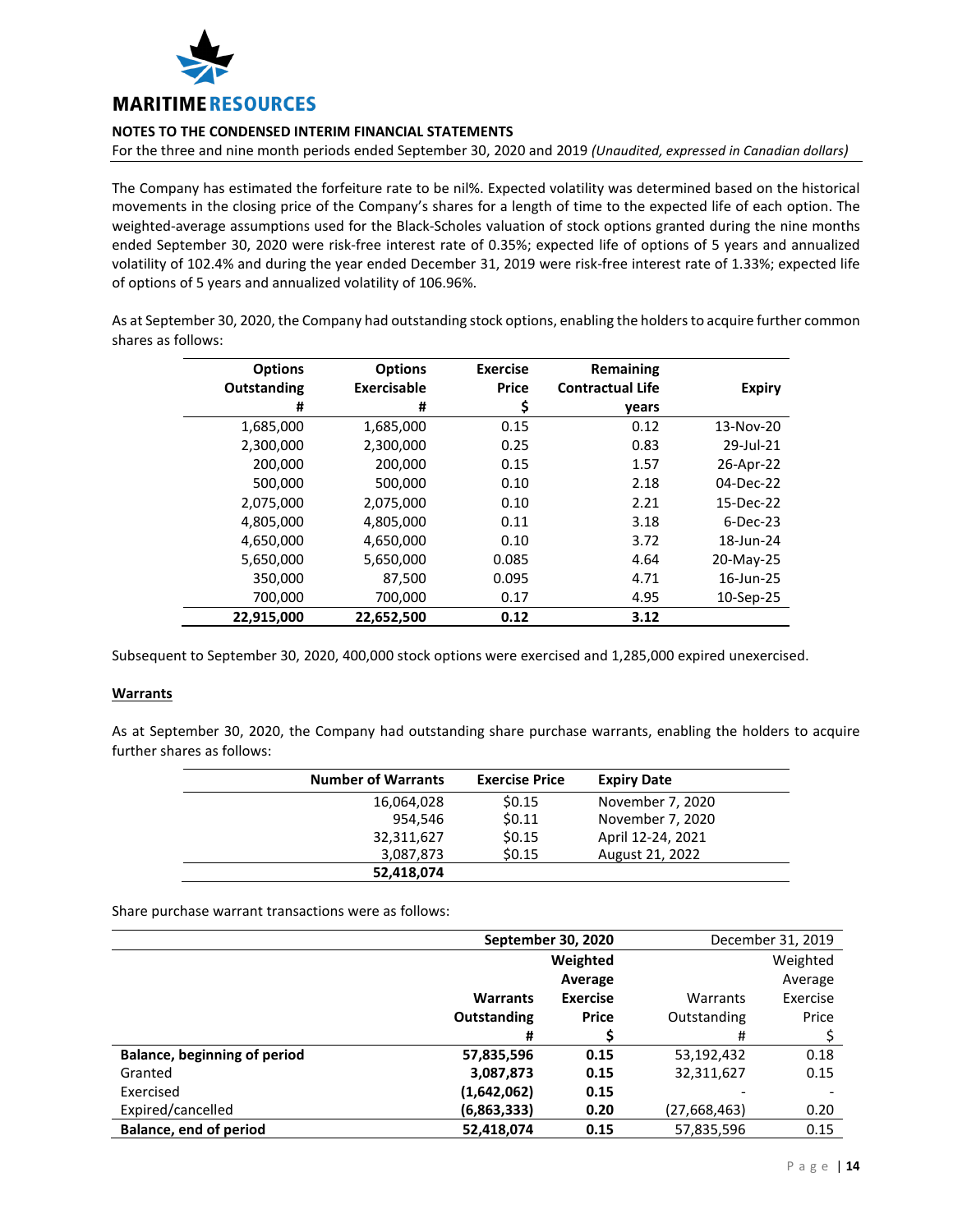

For the three and nine month periods ended September 30, 2020 and 2019 *(Unaudited, expressed in Canadian dollars)*

During the nine month period ended September 30, 2020, 6,863,333 warrants expired unexercised, including the reversal of 480,000 finder warrants resulting in the reversal of \$26,815 to share capital and 1,642,062 warrants were exercised for aggregate gross proceeds of \$198,380. During the year ended December 31, 2019, 27,668,463 warrants expired unexercised, including the reversal of 3,722,544 finder warrants resulting in the reversal of \$327,476 to share capital.

Subsequent to September 30, 2020, 7,964,546 warrants were exercised for aggregate gross proceeds of \$1,156,500 and 9,054,028 warrants expired unexercised.

# **12. RELATED PARTY TRANSACTIONS**

## (a) Services

Effective February 1, 2019, the Company entered into a sublease for office space in Toronto, with a corporation that is related by virtue of having directors, as well as the Chief Financial Officer and Corporate Secretary in common.

For the three and nine month periods ended September 30 the Company was charged the following:

|                       | Three month  | Three month  | Nine month   | Nine month   |
|-----------------------|--------------|--------------|--------------|--------------|
|                       | period ended | period ended | period ended | period ended |
|                       | September 30 | September 30 | September 30 | September 30 |
|                       | 2020         | 2019         | 2020         | 2019         |
|                       |              |              |              |              |
| Rent                  | 16,286       | 15,826       | 48,859       | 37,576       |
| Office administration | 1,319        | 1,133        | 3,926        | 3,028        |
|                       | 17,605       | 16,959       | 52,785       | 40,604       |

## (b) Compensation of key management personnel

Key management personnel consist of the directors and executive officers of the Company. Compensation to key management personnel for services rendered were as follows:

|                                      | Three month  | Three month  | Nine month   | Nine month   |
|--------------------------------------|--------------|--------------|--------------|--------------|
|                                      | period ended | period ended | period ended | period ended |
|                                      | September 30 | September 30 | September 30 | September 30 |
|                                      | 2020         | 2019         | 2020         | 2019         |
|                                      |              |              |              |              |
| <b>Salaries</b>                      | 154,489      | 139,443      | 439,209      | 360,053      |
| Consulting                           |              |              |              | 28,000       |
| Contract wages (1)                   |              |              |              | 26,000       |
| Directors' fees                      | 17,500       | 17,500       | 52,500       | 52,500       |
| Geological consulting <sup>(2)</sup> |              |              |              | 54,617       |
| Share based payments                 | 64,240       |              | 294,027      | 230,233      |
| Severances                           |              | 108,000      |              | 992,497      |
|                                      | 236.229      | 264.943      | 785,736      | 1,743,900    |

 $(1)$  Included in Administration in the Statement of Loss and Comprehensive Loss

 $(2)$  Included in Exploration and Evaluation Assets in the Statement of Financial Position

At September 30, 2020, the Company included in accounts payable and accrued liabilities \$17,500 (2019 – \$17,500) of directors' fees payable to the members of board of directors of the Company (Note 9).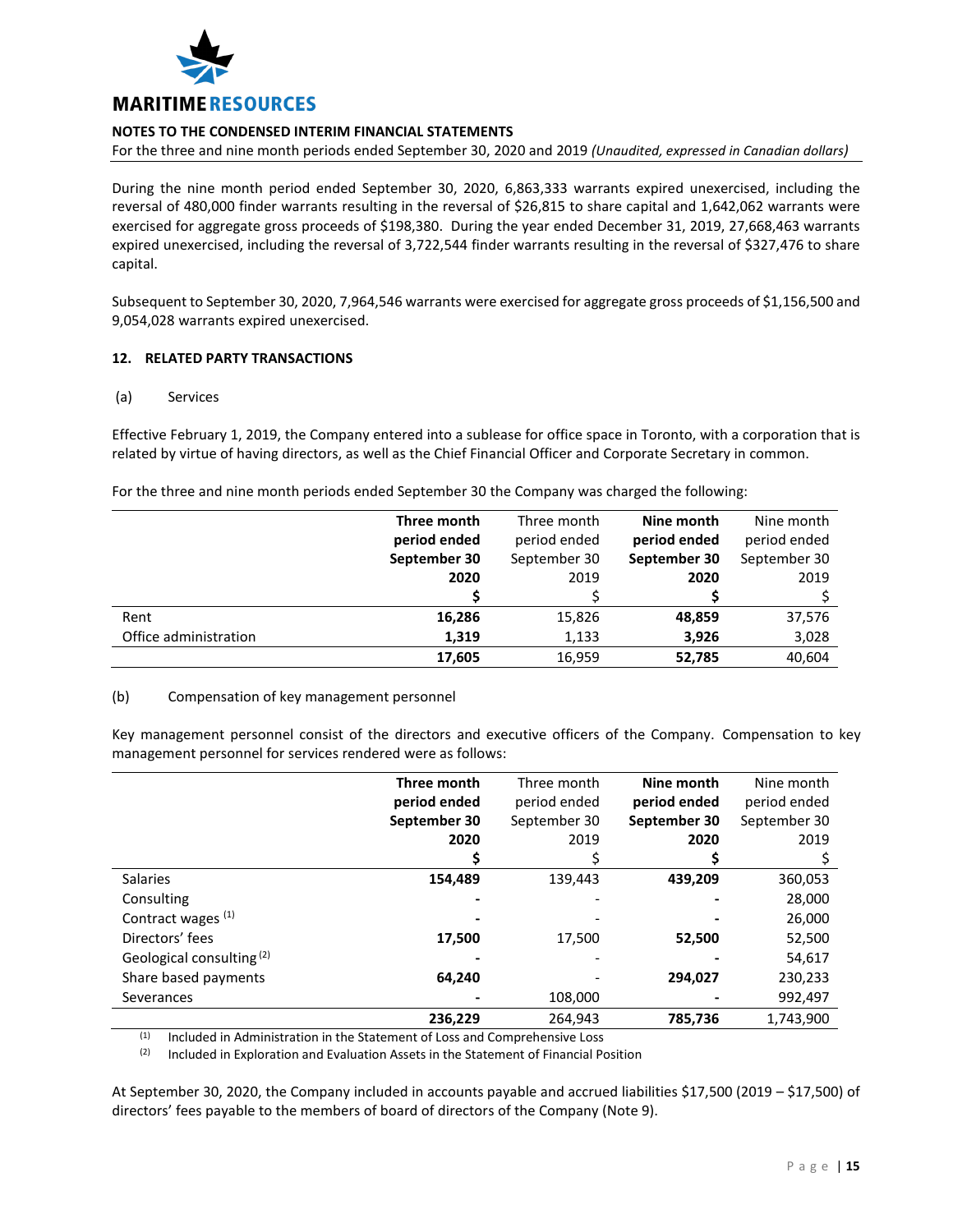

For the three and nine month periods ended September 30, 2020 and 2019 *(Unaudited, expressed in Canadian dollars)*

During the nine months ended September 30, 2019, the Company made management changes resulting in the Company paying severances totalling \$884,497 to the former Chief Executive Officer (\$391,496), Chief Financial Officer (\$117,000), Chief Operating Officer (\$328,001) and Corporate Secretary (\$48,000) of the Company. In addition, the Company paid Mr. Bernard Kahlert, P.Geo., who served as Vice President of Exploration for the Company, a sum of \$108,000 upon his retirement.

# **13. FINANCIAL INSTRUMENTS AND RISK MANAGEMENT**

Financial instruments measured at fair value are classified into one of three levels in the fair value hierarchy according to the relative reliability of the inputs used to estimate the fair values. Fair value is the price that would be received to sell an asset or paid to transfer a liability in an orderly transaction between market participants at the measurement date. The fair value hierarchy establishes three levels to classify the inputs to valuation techniques used to measure fair value. Level 1 inputs are quoted prices (unadjusted) in active markets for identical assets or liabilities. Level 2 inputs are quoted prices in markets that are not active, quoted prices for similar assets or liabilities in active markets, inputs other than quoted prices that are observable for the asset or liability (for example, interest rate and yield curves observable at commonly quoted intervals, forward pricing curves used to value currency and commodity contracts and volatility measurements used to value option contracts), or inputs that are derived principally from or corroborated by observable market data or other means. Level 3 inputs are unobservable (supported by little or no market activity). The fair value hierarchy gives the highest priority to Level 1 inputs and the lowest priority to Level 3 inputs.

The Company's financial instruments consist of cash, receivables, and accounts payable and accrued liabilities. Cash is measured at fair value based on Level 1 of the fair value hierarchy. The fair values of receivables and accounts payable and accrued liabilities approximate their book carrying values because of the short-term nature of these instruments.

- (a) *Credit risk* Credit risk is the risk that a counter party to a financial instrument will fail to discharge its contractual obligations. The Company is exposed to credit risk with respect to its cash and receivables. The maximum exposure to loss arising from receivables is equal to their carrying amounts. The Company manages credit risk with respect to its cash by maintaining demand deposits with a major Canadian financial institution; however, this exposes the Company's cash to concentration of credit risk as all amounts are held at a single institution. Receivables are due from a government agency.
- (b) *Liquidity risk* Liquidity risk is the risk that the Company will encounter difficulty in satisfying financial obligations as they become due. The Company manages its liquidity risk by forecasting cash flows from operations and anticipated investing and financing activities. The Company is exposed to liquidity risk.
- (c) *Market risk* Market risk is the risk that the fair value or future cash flows of a financial instrument will fluctuate due to changes in market prices. Market risk comprises three types of risk: interest rate risk, foreign currency risk and other price risk.
- (d) *Interest rate risk* Interest rate risk consists of two components:
	- i) To the extent that payments made or received on the Company's monetary assets and liabilities are affected by changes in the prevailing market interest rates, the Company is exposed to interest rate cash flow risk; and
	- ii) To the extent that changes in prevailing market rates differ from the interest rate in the Company's monetary assets and liabilities, the Company is exposed to interest rate price risk.

The Company is not exposed to significant interest rate risk due to the short-term maturity of its monetary assets and liabilities.